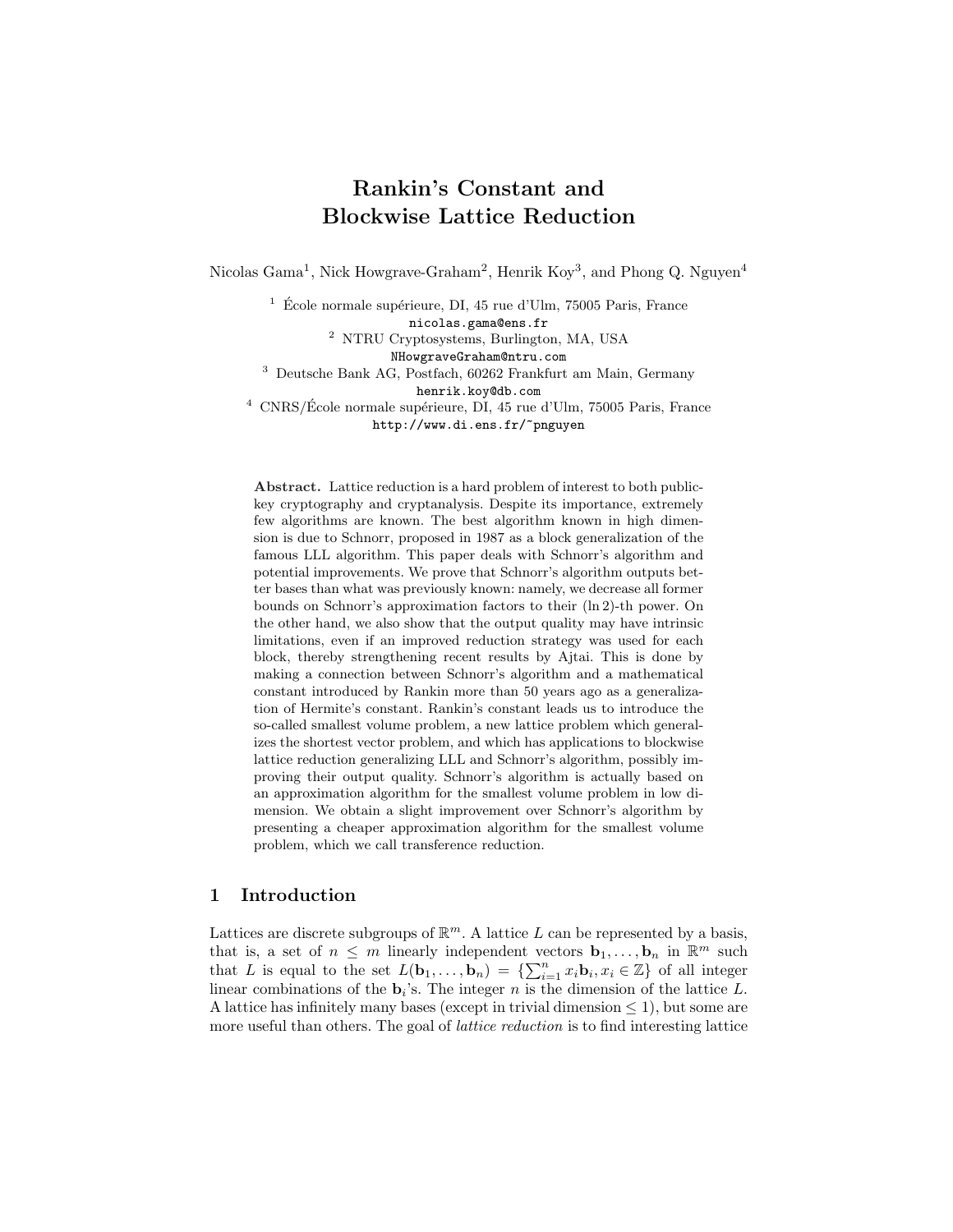bases, such as bases consisting of reasonably short and almost orthogonal vectors: it can intuitively be viewed as a vectorial generalisation of gcd computations. Finding good reduced bases has proved invaluable in many fields of computer science and mathematics (see  $[10,7]$ ), particularly in cryptology (see  $[17,21]$ ).

Lattice reduction is one of the few potentially hard problems currently in use in public-key cryptography (see [\[21,17\]](#page-17-0) for surveys on lattice-based cryptosystems). But the problem is perhaps more well-known in cryptology for its major applications in public-key cryptanalysis (see [\[21\]](#page-17-0)): knapsack cryptosystems [\[22\]](#page-17-0), RSA in special settings [\[9,5,4\]](#page-16-0), DSA signatures in special settings [\[12,](#page-16-0)[19\]](#page-17-0), etc. Nevertheless, there are very few lattice reduction algorithms, and most of the (recent) theoretical results focus on complexity aspects (see [\[17\]](#page-17-0)).

The first lattice reduction algorithm in arbitrary dimension is due to Hermite [\[11\]](#page-16-0), and is based on Lagrange's two-dimensional algorithm [\[13\]](#page-16-0) (often wrongly attributed to Gauss). It was introduced to show the existence of Hermite's constant (which guarantees the existence of short lattice vectors), as well as proving the existence of lattice bases with bounded orthogonality defect. The celebrated Lenstra-Lenstra-Lovász algorithm  $[14]$  (LLL) can be viewed as a relaxed variant of Hermite's algorithm, in order to guarantee a polynomial-time complexity. There are faster variants of LLL based on floating-point arithmetic (see [\[20,25\]](#page-17-0)), but none improves the output quality of LLL, which is tightly connected to Hermite's historical (exponential) upper bound on his constant. The only (high-dimensional) polynomial-time reduction algorithm known with better output quality than LLL is due to Schnorr [\[24\]](#page-17-0). From a theoretical point of view, only one improvement to Schnorr's block-reduction algorithm has been found since [\[24\]](#page-17-0): by plugging the probabilistic AKS sieving algorithm [\[2\]](#page-16-0), one may increase the blocksize  $k = \log n / \log \log n$  to  $k = \log n$  and keep polynomial-time complexity, which leads to (slightly) better output quality. Curiously, in practice, one does not use Schnorr's algorithm when LLL turns out to be insufficient: rather, one applies the so-called BKZ variants [\[26,27\]](#page-17-0) of Schnorr's algorithm, whose complexity is unknown.

Our Results. We focus on the best high-dimensional lattice reduction algorithm known (Schnorr's semi block- $2k$  algorithm [\[24\]](#page-17-0)) and potential improvements. Despite its importance, Schnorr's algorithm is not described in any survey or textbook, perhaps due to the technicality of the subject. We first revisit Schnorr's algorithm by rewriting it as a natural generalization of LLL. This enables to analyze both the running time and the output quality of Schnorr's algorithm in much the same way as with LLL. It also leads us to reconsider a certain constant  $\beta_k$  introduced by Schnorr [\[24\]](#page-17-0), which is tightly related to the output quality of his semi block-2k algorithm. Roughly speaking,  $\beta_k$  plays a role similar to Hermite's constant  $\gamma_2 = \sqrt{4/3}$  in LLL.

We improve the best upper bound known for  $\beta_k$ : we show that essentially,  $\beta_k \leq 0.38 \times k^{2\ln 2} \approx 0.38 \times k^{1.39}$ , while the former upper bound [\[24\]](#page-17-0) was  $4k^2$ . This leads to better bounds on the output quality of Schnorr's algorithm: for instance, the approximation factor  $(6k)^{n/k}$  given in [\[24\]](#page-17-0) can be decreased to its (ln 2)-th power (note that  $\ln 2 \approx 0.69$ ). On the other hand, Ajtai [\[1\]](#page-16-0) recently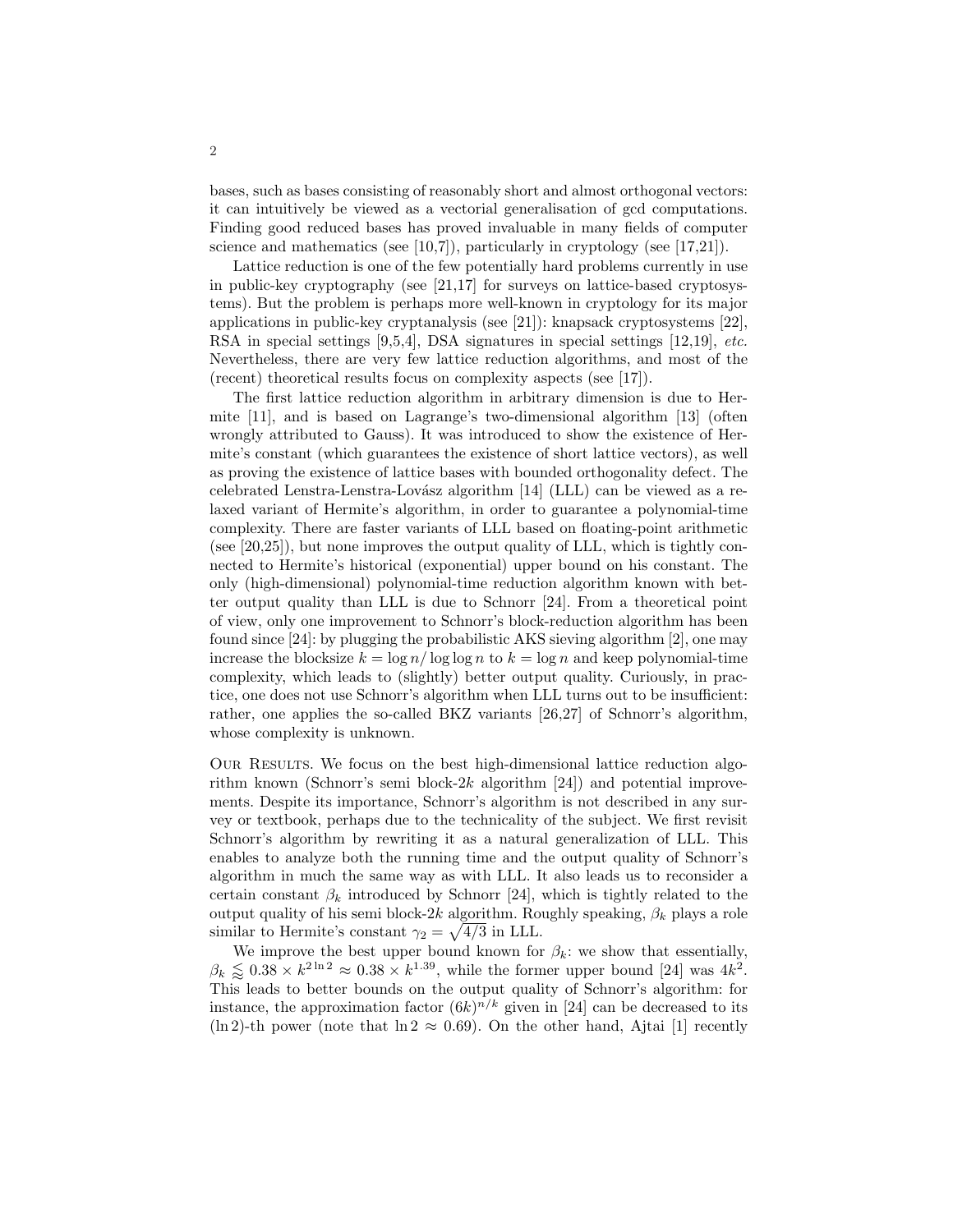proved that there exists  $\varepsilon > 0$  such that  $\beta_k \geq k^{\varepsilon}$ , but no explicit value of  $\varepsilon$  was known. We establish the lower bound  $\beta_k \geq k/12$ , and our method is completely different from Ajtai's. Indeed, we use a connection between  $\beta_k$  and a mathematical constant introduced by Rankin [\[23\]](#page-17-0) more than 50 years ago as a generalization of Hermite's constant.

Besides, Rankin's constant is naturally related to a potential improvement of Schnorr's algorithm, which we call block-Rankin reduction, and which may lead to better approximation factors. Roughly speaking, the new algorithm would still follow the LLL framework like Schnorr's algorithm, but instead of using Hermite-Korkine-Zolotarev (HKZ) reduction of 2k-blocks, it would try to solve the socalled *smallest volume problem* in  $2k$ -blocks, which is a novel generalization of the shortest vector problem. Here, Rankin's constant plays a role similar to  $\beta_k$ in Schnorr's algorithm. But our lower bound on  $\beta_k$  actually follows from a lower bound on Rankin's constant, which suggests that there are intrinsic limitations to the quality of block-Rankin reduction. However, while Ajtai presented in [\[1\]](#page-16-0) "worst cases" of Schnorr's algorithm which essentially matched the bounds on the output quality, this is an open question for block-Rankin reduction: perhaps the algorithm may perform significantly better than what is proved, even in the worst case. Finally, we make a preliminary study of the smallest volume problem. In particular, we show that HKZ-reduction does not necessarily solve the problem, which suggests that block-Rankin reduction might be stronger than Schnorr's semi block reduction. We also present an exact solution of the smallest volume problem in dimension 4, as well as an approximation algorithm for the smallest volume problem in dimension  $2k$ , which we call *transference reduction*. Because transference reduction is cheaper than the 2k-dimensional HKZ-reduction used by Schnorr's algorithm, we obtain a slight improvement over Schnorr's algorithm: for a similar cost, we can increase the blocksize and therefore obtain better quality.

ROAD MAP. The paper is organized as follows. In Section 2, we provide necessary background on lattice reduction. In Section [3,](#page-5-0) we revisit Schnorr's algorithm and explain its main ideas. Section [4](#page-8-0) deals with Rankin's constant and its connection with Schnorr's algorithm. In Section [5,](#page-10-0) we study the smallest volume problem, discuss its application to the so-called block-Rankin reduction, and present transference reduction.

Acknowledgements. Part of this work, as well as a visit of the second author to the ENS, were supported by the Commission of the European Communities through the IST program under contract IST-2002-507932 ECRYPT. We would like to thank Renaud Coulangeon for useful conversations.

# 2 Background

Let  $\| \cdot \|$  and  $\langle \cdot, \cdot \rangle$  be the Euclidean norm and inner product of  $\mathbb{R}^m$ . Vectors will be written in bold, and we will use row-representation for matrices. For a matrix M whose name is a capital letter, we will usually denote its coefficients by  $m_{i,j}$ :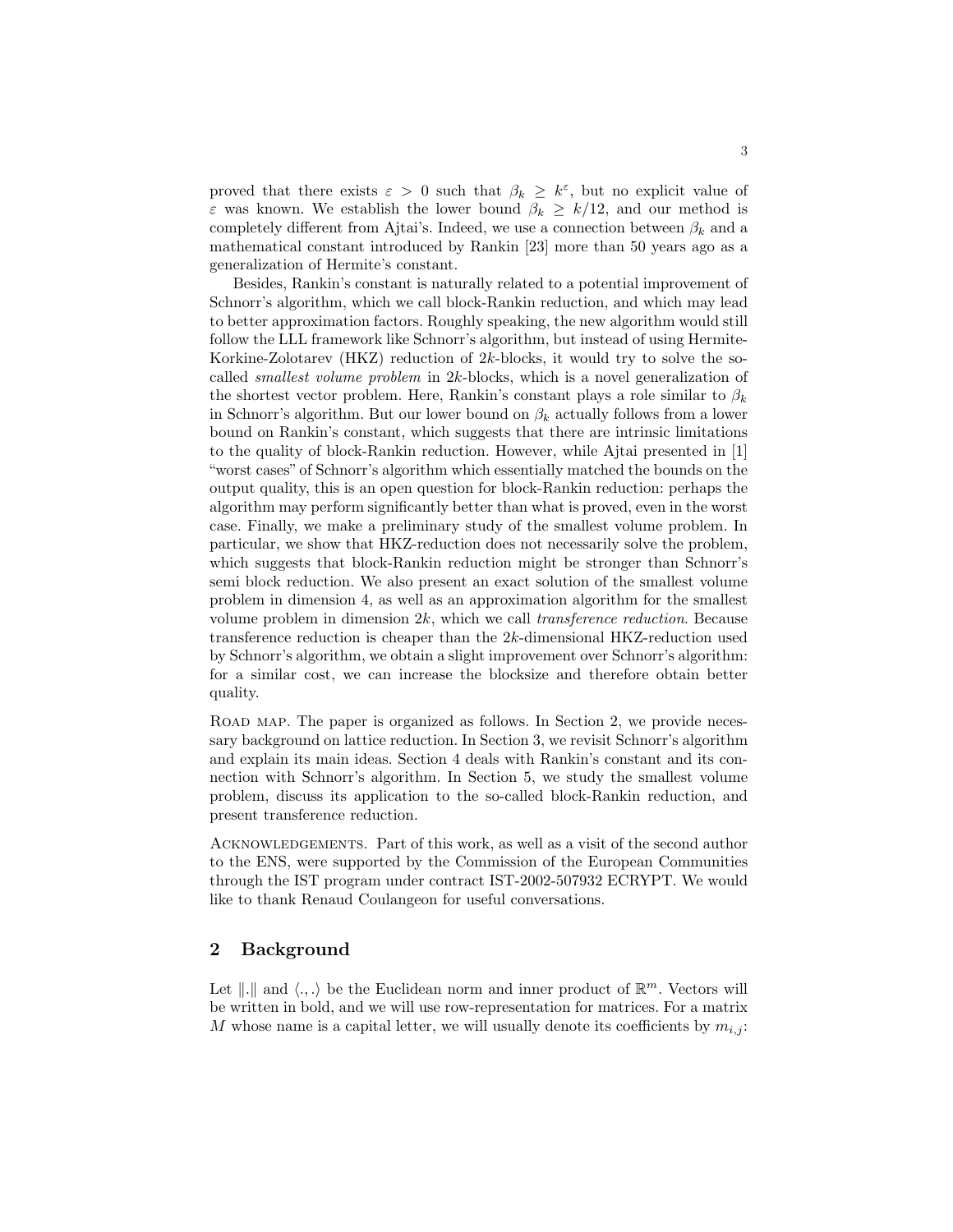if the name is a Greek letter like  $\mu$ , we will keep the same symbol for both the matrix and its coefficients. The notation  $\lceil x \rceil$  denotes a closest integer to x.

#### 2.1 Lattices

We refer to the survey [\[21\]](#page-17-0) for a bibliography on lattices. In this paper, by the term lattice, we mean a discrete subgroup of some  $\mathbb{R}^m$ . The simplest lattice is  $\mathbb{Z}^n$ , and for any linearly independent vectors  $\mathbf{b}_1, \ldots, \mathbf{b}_n$ , the set  $L(\mathbf{b}_1, \ldots, \mathbf{b}_n)$  $\{\sum_{i=1}^n m_i \mathbf{b}_i \mid m_i \in \mathbb{Z}\}\$  is a lattice. It turns out that in any lattice L, not just  $\mathbb{Z}^n$ , there must exist linearly independent vectors  $\mathbf{b}_1, \ldots, \mathbf{b}_n \in L$  such that  $L = L(\mathbf{b}_1, \ldots, \mathbf{b}_n)$ . Any such *n*-tuple of vectors  $\mathbf{b}_1, \ldots, \mathbf{b}_n$  is called a basis of L: a lattice can be represented by a basis, that is, a row matrix. Two lattice bases are related to one another by some matrix in  $GL_n(\mathbb{Z})$ . The *dimension* of a lattice  $L$  is the dimension  $n$  of the linear span of  $L$ . The lattice is full-rank if n is the dimension of the space. Let  $[\mathbf{v}_1, \ldots, \mathbf{v}_k]$  be vectors: we denote by  $G(\mathbf{v}_1,\ldots,\mathbf{v}_k)$  their *Gram matrix*, that is, the  $k \times k$  symmetric positive definite matrix  $(\langle v_i, v_j \rangle)_{1 \leq i,j \leq k}$  formed by all the inner products. The *volume* of  $[\mathbf{v}_1,\ldots,\mathbf{v}_k]$  is  $(\det G(\mathbf{v}_1,\ldots,\mathbf{v}_k))^{1/2}$ , which is zero if the vectors are linearly dependent. The volume  $vol(L)$  (or determinant) of a lattice L is the volume of any basis of L.

DIRECT SUM. Let  $L_1$  and  $L_2$  be two lattices such that  $\text{span}(L_1) \cap \text{span}(L_2) = \{0\}.$ Then the set  $L_1 \oplus L_2$  defined as  $\{ \mathbf{u} + \mathbf{v}, \mathbf{u} \in L_1, \mathbf{v} \in L_2 \}$  is a lattice, whose dimension is dim  $L_1$  + dim  $L_2$ . It is the smallest lattice containing  $L_1$  and  $L_2$ .

PURE SUBLATTICE. A sublattice  $U$  of a lattice  $L$  is *pure* if there exists a sublattice V of L such that  $L = U \oplus V$ . A set  $[\mathbf{u}_1, \dots, \mathbf{u}_k]$  of independent lattice vectors of L is primitive if and only if  $[\mathbf{u}_1, \dots, \mathbf{u}_k]$  can be extended to a basis of L, which is equivalent to  $L(\mathbf{u}_1, \ldots, \mathbf{u}_k)$  being a pure sublattice of L. For any sublattice U of a lattice L, there exists a pure sublattice S of L such that  $\text{span}(S) = \text{span}(U)$ , in which case  $vol(U)/vol(S) = [S:U]$  is an integer.

SUCCESSIVE MINIMA. The *successive minima* of an *n*-dimensional lattice  $L$  are the positive quantities  $\lambda_1(L), \ldots, \lambda_n(L)$  where  $\lambda_r(L)$  is the smallest radius of a zero-centered ball containing  $r$  linearly independent vectors of  $L$ . The first minimum is the norm of a shortest non-zero vector of L. Note that:  $\lambda_1(L) \leq$  $\cdots \leq \lambda_n(L)$ .

HERMITE'S CONSTANT. The Hermite invariant of the lattice is defined by  $\gamma(L)$  =  $\ddot{\phantom{0}}$ ERMITE 3 CONST $\lambda_1(L)/\text{vol}(L)^{\frac{1}{n}}$ . Hermite's constant  $\gamma_n$  is the maximal value of  $\gamma(L)$  over all n-dimensional lattices. Its exact value is known for  $1 \leq n \leq 8$  and  $n = 24$ , and we have [\[16\]](#page-16-0):  $\gamma_n \leq 1 + \frac{n}{4}$ . Asymptotically, the best bounds known are:  $\frac{n}{2\pi e} + \frac{\log(\pi n)}{2\pi e} \leq \gamma_n \leq \frac{1.744n}{2\pi e} (1 + o(1))$  (see [\[8,](#page-16-0)[18\]](#page-17-0)). The lower bound follows from the so-called Minkowski-Hlawka theorem.

PROJECTED LATTICE. Given a basis  $[\mathbf{b}_1, ..., \mathbf{b}_n]$  of L, let  $\pi_i$  denote the orthogonal projection over span $(\mathbf{b}_1, ..., \mathbf{b}_{i-1})^{\perp}$ . Then  $\pi_i(L)$  is an  $(n + 1 - i)$ -dimensional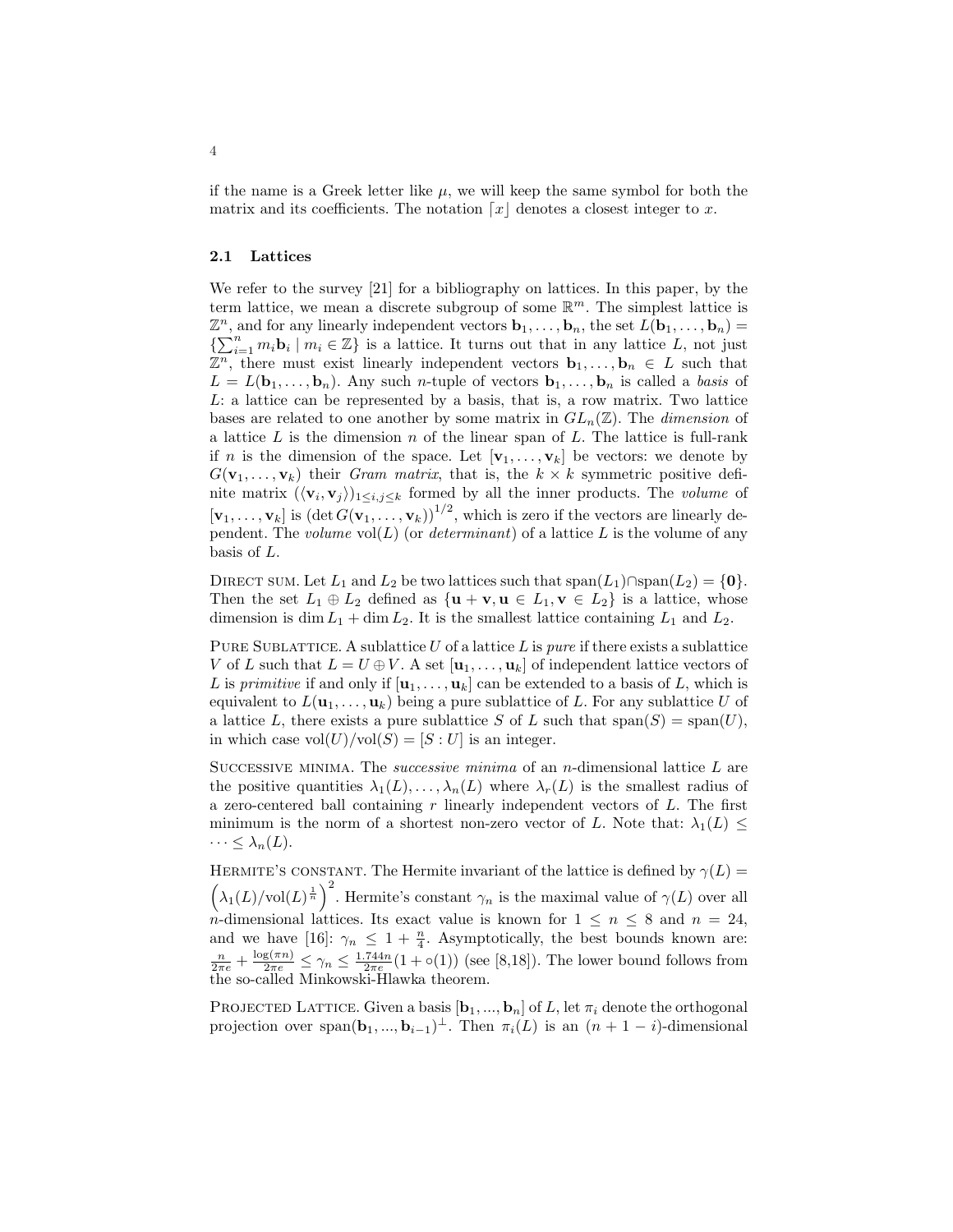<span id="page-4-0"></span>lattice. These projections are stable by composition: if  $i > j$ , then  $\pi_i \circ \pi_j =$  $\pi_j \circ \pi_i = \pi_i$ . Note that:

$$
\pi_i(L) = \pi_i(L(\mathbf{b}_i,\ldots,\mathbf{b}_n)) = L(\pi_i(\mathbf{b}_i),\ldots,\pi_i(\mathbf{b}_n))
$$

#### 2.2 Lattice reduction

We will consider two quantities to measure the quality of a basis  $[\mathbf{b}_1, \ldots, \mathbf{b}_n]$ : the first one is the usual approximation factor  $\|\mathbf{b}_1\|/\lambda_1(L)$ , and the second one is  $\|\mathbf{b}_1\|/\text{vol}(L)^{1/n}$ , which we call the *Hermite factor*. The smaller these quantities, the shorter the first basis vector. Lovász showed in  $[15]$  that any algorithm achieving a Hermite factor  $\leq q$  can be used to efficiently find a basis with approximation factor  $\leq q^2$  using n calls to the algorithm.

ORTHOGONALIZATION. Given a basis  $B = [\mathbf{b}_1, ..., \mathbf{b}_n]$ , there exists a unique lower-triangular matrix  $\mu$  with unit diagonal and an orthogonal family  $B^* =$  $[\mathbf{b}_1^*, \ldots, \mathbf{b}_n^*]$  such that  $B = \mu B^*$ . They can be computed using Gram-Schmidt orthogonalization, and will be denoted the GSO of B. Note that  $vol(B) = \nabla^n$  $\sum_{i=1}^{n} \|\mathbf{b}_{i}^{*}\|$ , which will often be used. It is well-known [\[14,](#page-16-0)[17\]](#page-17-0) that:

$$
\lambda_1(L(\mathbf{b}_1, ..., \mathbf{b}_n)) \ge \min_{1 \le i \le n} \|\mathbf{b}_i^*\|
$$
 (1)

SIZE-REDUCTION. A basis  $[\mathbf{b}_1, \ldots, \mathbf{b}_n]$  is size-reduced with factor  $\eta \geq 1/2$  if its GSO  $\mu$  satisfies  $|\mu_{i,j}| \leq \eta$  for all  $1 \leq j < i$ . An individual vector  $\mathbf{b}_i$  is sizereduced if  $|\mu_{i,j}| \leq \eta$  for all  $1 \leq j < i$ . Size reduction usually refers to  $\eta = 1/2$ , and is typically achieved by successively size-reducing individual vectors. Size reduction was introduced by Hermite.

LLL-REDUCTION. A basis  $[\mathbf{b}_1, \ldots, \mathbf{b}_n]$  is LLL-reduced [\[14\]](#page-16-0) with factor  $(\delta, \eta)$  for LLL-REDUCTION. A basis  $[\mathbf{b}_1, \dots, \mathbf{b}_n]$  is LLL-reduced [14] with factor  $(0, \eta)$  for  $1/4 < \delta \leq 1$  and  $1/2 \leq \eta < \sqrt{\delta}$  if the basis is size-reduced with factor  $\eta$  and if its GSO family satisfies the  $(n-1)$  Lovász conditions  $(\delta - \mu_{i+1,i}^2) ||\mathbf{b}_i^*||^2 \le ||\mathbf{b}_{i+1}^*||$  $\frac{1}{3}$ LLL-reduction usually refers to the factor  $(3/4, 1/2)$  because this was the choice considered in the original LLL paper [\[14\]](#page-16-0). But the closer  $\delta$  and  $\eta$  are respectively to 1 and  $1/2$ , the more reduced the basis. Reduction with a factor  $(1,1/2)$  is closely related to a reduction notion introduced by Hermite [\[11\]](#page-16-0).

When the reduction factor is close to  $(1,1/2)$ , Lovász conditions and size-reduction imply the Siegel conditions [\[6\]](#page-16-0):  $\|\mathbf{b}_{i}^{*}\|^{2} \leq \frac{4}{3}$  $\mathbf{a}$ sz u  $\int_{0}^{2}$  for all  $1 \leq i \leq$  $n-1$ , which limit the drop of the  $\|\mathbf{b}_i^*\|$ . Here, the  $\leq$  symbol means that  $\frac{4}{3}$  is actually  $\frac{4}{3} + \varepsilon$  for some small  $\varepsilon > 0$ . In particular, the first vector satisfies  $\|\mathbf{b}_1\|^2 \lessapprox \left(\frac{4}{3}\right)$  $\int_0^{\infty}$ i−1 ||**b**<sub>i</sub><sup>\*</sup>|<sup>2</sup>. Hence, the Hermite factor of an LLL-reduced basis is bounded by:

$$
\|\mathbf{b}_1\| / \mathrm{vol}(L)^{1/n} \lessapprox \left(\frac{4}{3}\right)^{(n-1)/4} = \left(\sqrt{\gamma_2}\right)^{n-1}
$$

and (1) implies that the approximation factor is bounded by:

$$
\left\Vert \mathbf{b}_{1}\right\Vert /\lambda_{1}(L)\lessapprox\left(\frac{4}{3}\right)^{(n-1)/2}=(\gamma_{2})^{n-1}
$$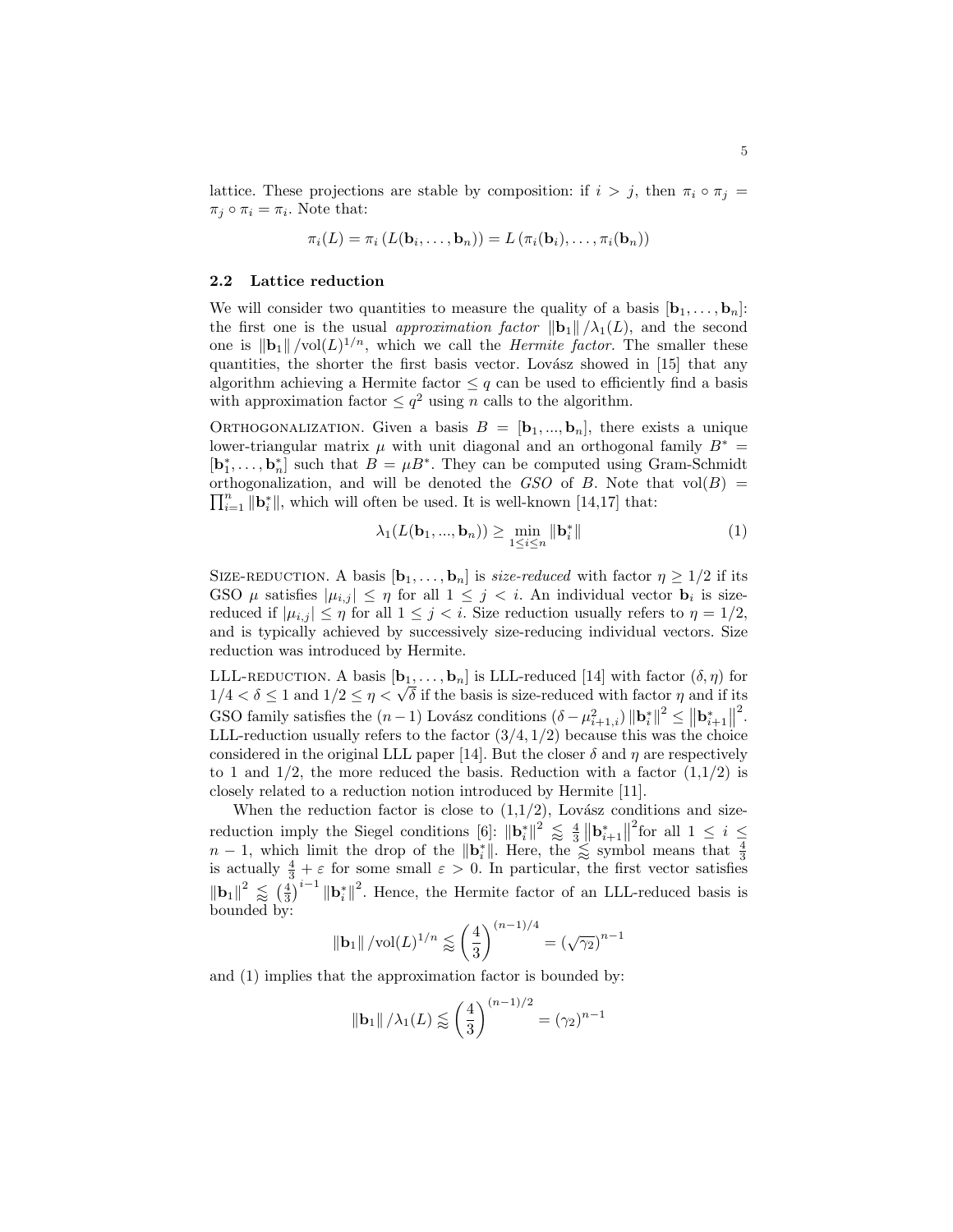<span id="page-5-0"></span>The LLL algorithm is an iterative algorithm. At the start of each loop iteration, the first i vectors are already LLL-reduced, then the  $(i + 1)$ -th vector is size-reduced; if it does not satisfy Lovász condition, the consecutive vectors  $\mathbf{b}_{i+1}$ and  $\mathbf{b}_i$  are swapped and the counter i is decremented, otherwise i is incremented. The loop goes on until i eventually reaches the value n. If  $L$  is a full-rank integer lattice of dimension n and B is an upper bound on the  $\|\mathbf{b}_i\|$ 's, then the complexity of the LLL algorithm described (using integral Gram-Schmidt) without fast integer arithmetic is  $O(n^6 \log^3 B)$ . The main reason is that the integer out last metget attenuate is  $O(n \log D)$ . The main reason is that the integer  $\prod_{k=1}^{n} ||\mathbf{b}_{k}^{*}||^{2(n-k)}$  decreases by at least the geometric factor  $\delta$  at every swap: thus, the number of swaps is  $O(n^2 \log B)$ . The recent  $L^2$  algorithm [\[20\]](#page-17-0) by Nguyen and Stehlé achieves a factor of  $(\delta, \nu)$  arbitrarily close to  $(1,1/2)$  in faster polynomial time: the complexity is  $O(n^5(n + \log B) \log B)$  which is essentially  $O(n^5 \log^2 B)$ for large entries. This is the fastest LLL-type reduction algorithm known for large entries.

HKZ REDUCTION. A basis  $[\mathbf{b}_1, \ldots, \mathbf{b}_n]$  of a lattice L is Hermite-Korkine-Zolotarev (HKZ) reduced if it is size-reduced and if  $\mathbf{b}_i^*$  is a shortest vector of the projected lattice  $\pi_i(L)$  for all  $1 \leq i \leq n$ . In particular, the first basis vector is a shortest vector of the lattice. Schnorr introduced in [\[24\]](#page-17-0) a constant to globally measure the drop of the  $\|\mathbf{b}_i^*\|$  of 2k-dimensional HKZ bases:

$$
\beta_k = \max_{\substack{L \ 2k\text{-dim. lattice} \\ H \text{ HKZ-basis of L}} \left( \frac{\|\mathbf{h}_1^*\| \times \cdots \times \|\mathbf{h}_k^*\|}{\|\mathbf{h}_{k+1}^*\| \times \cdots \times \|\mathbf{h}_{2k}^*\|} \right)^{\frac{2}{k}}
$$

which we rewrite more geometrically as,

$$
\beta_k = \max_{\substack{L \ 2k\text{-dim. lattice} \\ H \text{ HKZ-basis of L}}} \left( \frac{\text{vol}(\mathbf{h}_1, \dots, \mathbf{h}_k)}{\text{vol}(\pi_{k+1}(\mathbf{h}_{k+1}), \dots, \pi_{k+1}(\mathbf{h}_{2k}))} \right)^{\frac{2}{k}}
$$

Schnorr proved that  $\beta_k \leq 4k^2$ , and Ajtai recently proved in [\[1\]](#page-16-0) that there exists  $\varepsilon > 0$  such that  $\beta_k \geq k^{\varepsilon}$ , but this is an existential lower bound: no explicit value of  $\varepsilon$  is known. The value of  $\beta_k$  is very important to bound the output quality of Schnorr's algorithm. One can achieve an n-dimensional HKZ reduction in essentially the same time as finding the shortest vector of an  $n$ -dimensional lattice: the deterministic algorithm [\[24\]](#page-17-0) needs  $n^{O(n)}$  polynomial operations, and the probabilistic algorithm [\[2\]](#page-16-0) needs  $2^{\tilde{O}(n)}$  polynomial operations.

# 3 Revisiting Schnorr's Algorithm

In this section, we give an intuitive description of Schnorr's semi block-2kreduction algorithm and show that it is very similar to LLL. The analogy between LLL and Schnorr's algorithm is summarized in Tables [2](#page-7-0) and [1.](#page-6-0) We explain the relationship between the constant  $\beta_k$  and the quality of Schnorr reduced basis,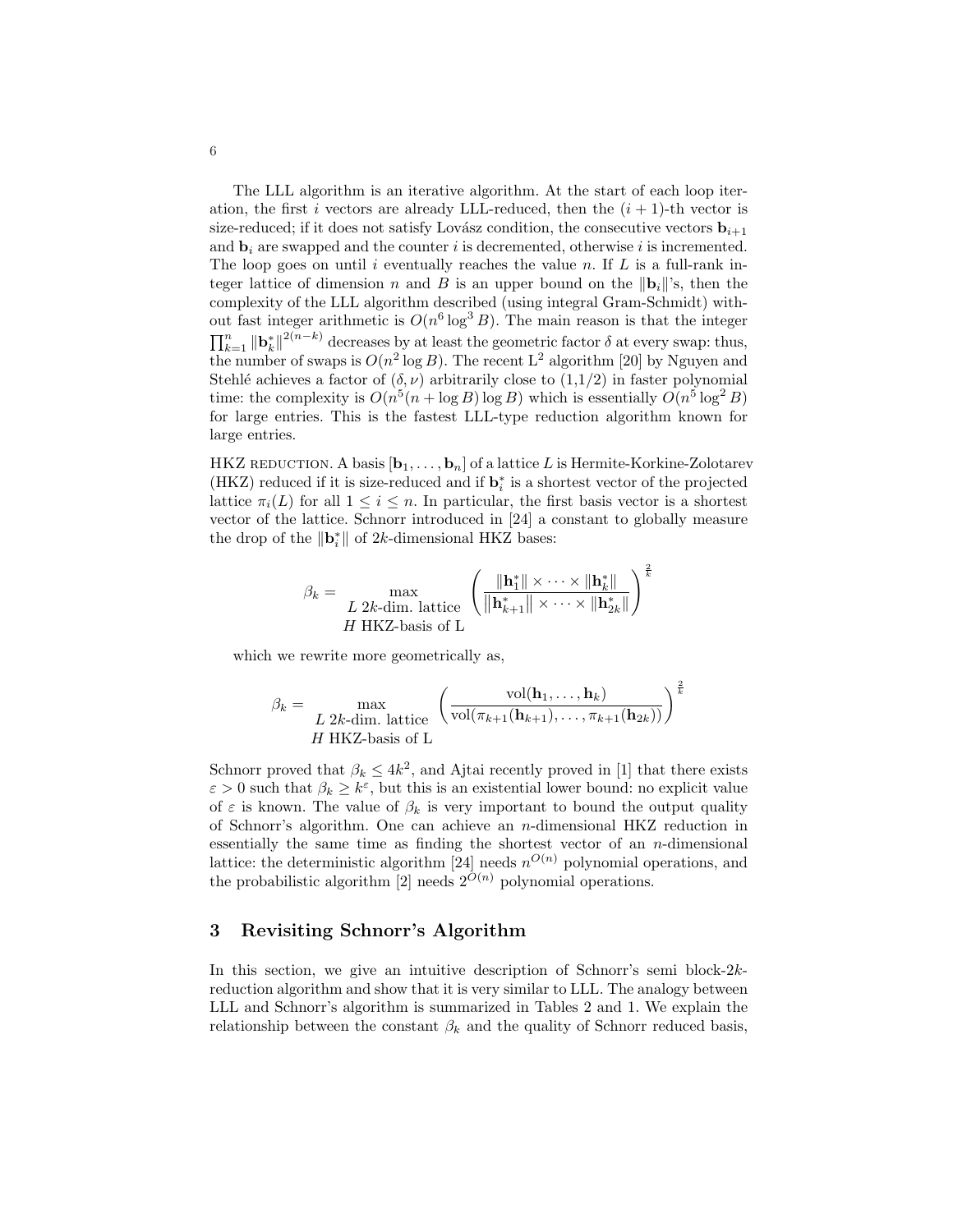<span id="page-6-0"></span>and we give the main ideas for its complexity analysis. Here, we assume that the lattice dimension  $n$  is a multiple of  $k$ .

#### 3.1 From LLL to Schnorr

In the LLL algorithm, vectors are considered two by two. At each loop iteration, the 2-dimensional lattice  $L_i = [\pi_i(\mathbf{b}_i), \pi_i(\mathbf{b}_{i+1})]$ , is partially reduced (through a swap) in order to decrease  $\|\mathbf{b}_{i}^{*}\|$  by at least some geometric factor. When all  $L_i$  are almost reduced, every ratio  $\|\mathbf{b}_i^*\|$  /  $\|\mathbf{b}_{i+1}^*$ || is roughly less than  $\gamma_2 = \sqrt{\frac{4}{3}}$ , which is Siegel's condition [\[6\]](#page-16-0).

Schnorr's semi block- $2k$ -reduction is a polynomial-time block generalization of the LLL algorithm, where the vectors  $\mathbf{b}_i^*$  are "replaced" by k-dimensional blocks  $S_i = [\pi_{ik-k+1}(\mathbf{b}_{ik-k+1}), \ldots, \pi_{ik-k+1}(\mathbf{b}_{ik})]$  where  $1 \leq i \leq \frac{n}{k}$ . The analogue of the 2-dimensional  $L_i$  in LLL are the 2k-dimensional large blocks  $L_i =$  $[\pi_{ik-k+1}(\mathbf{b}_{ik-k+1}), \ldots, \pi_{ik-k+1}(\mathbf{b}_{ik+k})]$  where  $1 \leq i \leq \frac{n}{k} - 1$ . The link between the small blocks  $S_1, \ldots, S_{n/k}$  and the large blocks  $L_1, \ldots, L_{n/k-1}$  is that  $S_i$  consists of the first k vectors of  $L_i$ , while  $S_{i+1}$  is the projection of the last k vectors of  $L_i$  over span $(S_i)^{\perp}$ . As a result,  $vol(L_i) = vol(S_i) \times vol(S_{i+1})$ .

| ${\rm LLL}$                                                                                                                                                                                       | Schnorr's semi block- $2k$ reduction                                                                                                                                                        |  |  |
|---------------------------------------------------------------------------------------------------------------------------------------------------------------------------------------------------|---------------------------------------------------------------------------------------------------------------------------------------------------------------------------------------------|--|--|
| 1: while $i \leq n$ do                                                                                                                                                                            | 1: while $i \leq n/k$ do                                                                                                                                                                    |  |  |
| Size-reduce $\mathbf{b}_i$<br>2:                                                                                                                                                                  | 2a: HKZ-reduce $S_i$ , do the transfor-<br>mations on the basis vectors,<br>not just on the projections<br>Size-reduce $\mathbf{b}_{ik-k+1}, \ldots, \mathbf{b}_{ik}$ .<br>2b:              |  |  |
| $B' \leftarrow$ copy of B<br>3:<br>Try to decrease $\ \mathbf{b}_{i}^{*}\ $ in $B'$ :<br>4:<br>$\bullet$ by swap of $(\mathbf{b}_i, \mathbf{b}_{i+1})$<br>4a:                                     | $B' \leftarrow$ copy of B<br>3:<br>Try to decrease $vol(S_i)$ in B':<br>4:<br>$\bullet$ by swap of $(b_{ik}, b_{ik+1})$<br>4a:<br>4b:<br>$\bullet$ by HKZ reducing $L_i$                    |  |  |
| 5:<br><b>if</b> $\ \mathbf{b}_i^*\ $ can lose a factor $\delta$ then<br>$\bullet$ perform the changes on $B$<br>6:<br>$\bullet i \leftarrow \max(i-1,1)$<br>7:<br>else $i \leftarrow i + 1$<br>8: | 5: if $vol(S_i)$ can lose a factor $\frac{1}{(1+\varepsilon)}$<br>then<br>$\bullet$ perform the changes on $B$<br>6:<br>7: $\bullet i \leftarrow \max(i-1,1)$<br>8: else $i \leftarrow i+1$ |  |  |
| 9: endwhile                                                                                                                                                                                       | 9: endwhile                                                                                                                                                                                 |  |  |

Table 1. Analogy between LLL and Schnorr's algorithm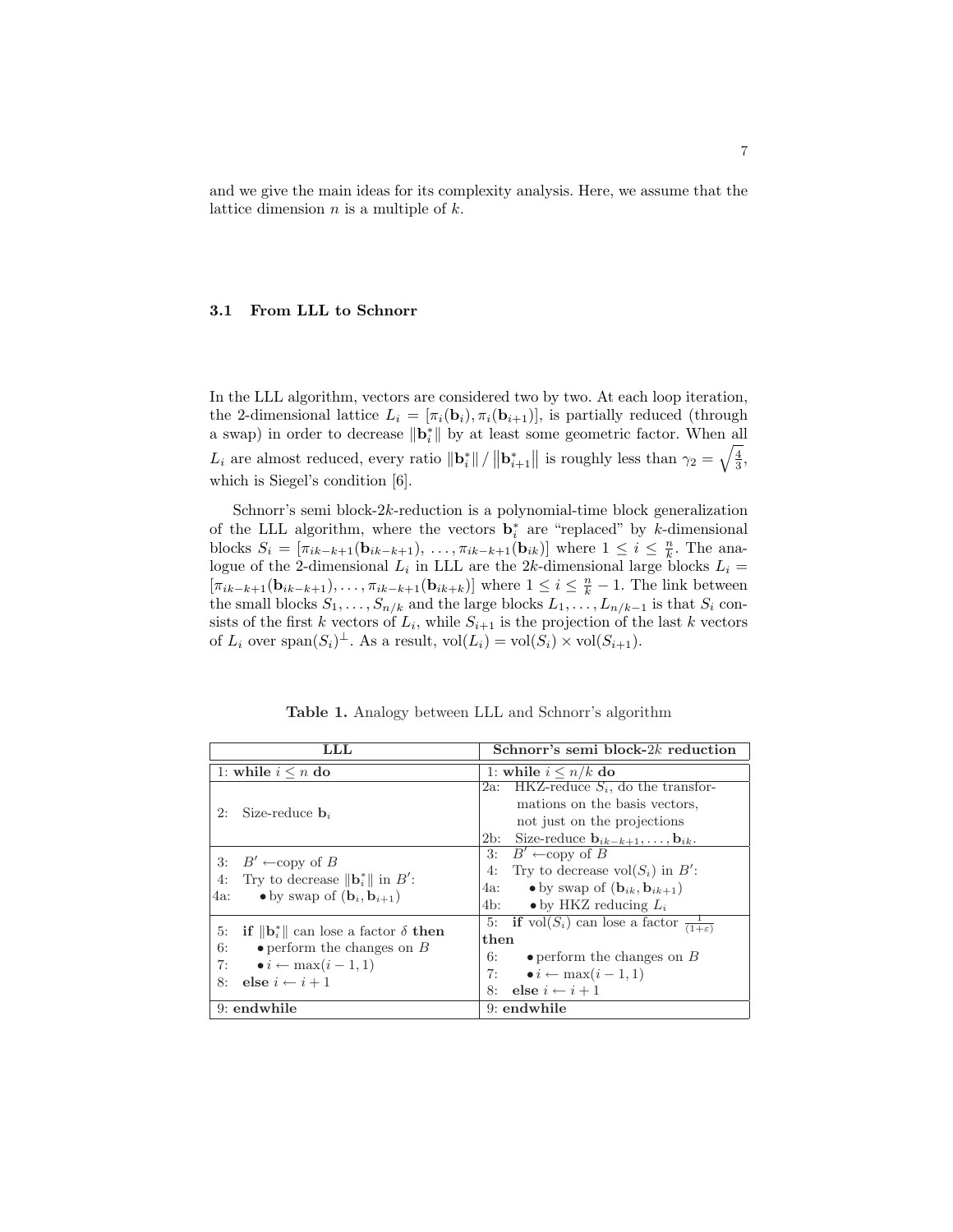<span id="page-7-0"></span>Formally, a basis is semi-block- $2k$ -reduced if the following three conditions hold for some small  $\varepsilon > 0$ :

$$
B \text{ is LLL-reduced} \tag{2}
$$

For all 
$$
1 \leq i \leq \frac{n}{k}
$$
,  $S_i$  is HKZ-reduced (3)

For all 
$$
1 \leq i < \frac{n}{k}
$$
,  $\left(\frac{\text{vol}(S_i)}{\text{vol}(S_{i+1})}\right)^2 \leq (1+\varepsilon)\beta_k^k$  (4)

Like in LLL, the large block  $L_i$  is reduced at each loop iteration in order to decrease vol $(S_i)$  by a geometric factor  $1/(1+\varepsilon)$ . Note that vol $(S_i)/\text{vol}(S_{i+1})$ decreases by  $1/(1+\varepsilon)^2$ . By definition of  $\beta_k$ , this ratio can be made smaller than  $\beta_k^{k/2}$  $\frac{k}{k}$  if  $L_i$  is HKZ-reduced. For this reason, condition (4) is a block generalization of Siegel's condition which can be fulfilled by an HKZ-reduction of  $L_i$ .

Table 2. Comparison between LLL and Schnorr's semi block-2k reduction.

| Algorithm                                                     | LLL                                                                                    | Schnorr's Semi-2k reduction                                 |
|---------------------------------------------------------------|----------------------------------------------------------------------------------------|-------------------------------------------------------------|
| Upper bound on $\ \mathbf{b}_1\ /\text{vol}(L)^{\frac{1}{n}}$ | $\approx \left(\frac{4}{3}\right)^{\frac{n}{4}}$                                       | $\approx \beta_k^{\frac{n}{4k}}$                            |
| Upper bound on $  \mathbf{b}_1   / \lambda_1(L)$              | $\approx \left(\frac{4}{3}\right)^{\frac{n}{2}}$                                       | $\approx \beta_k^{\frac{n}{2k}}$                            |
| time                                                          | Poly(size of basis)                                                                    | Poly(size of basis)*HKZ $(2k)$                              |
| small block $S_i$                                             | $\pi_i(\mathbf{b}_i) = \mathbf{b}_i^*$                                                 | $\pi_{ik-k+1}({\bf b}_{ik-k+1}),$                           |
|                                                               |                                                                                        | $\ldots, \pi_{ik-k+1}(\mathbf{b}_{ik})$                     |
| large block $L_i$                                             | $[\pi_{i-1}({\bf b}_{i-1}), \pi_{i-1}({\bf b}_i)]$                                     | $[\pi_{ik-2k+1}(\mathbf{b}_{ik-2k+1}),$                     |
|                                                               |                                                                                        | $\ldots, \pi_{ik-2k+1}(\mathbf{b}_{ik})]$                   |
| size of small block                                           |                                                                                        | k.                                                          |
| size of large block                                           | $\mathcal{D}_{\mathcal{L}}$                                                            | 2k                                                          |
| Quantity to upper bound                                       | $\left\Vert \mathbf{b}_{i}^{*}\right\Vert /\left\Vert \mathbf{b}_{i+1}^{*}\right\Vert$ | $\operatorname{vol}(S_i)/\operatorname{vol}(S_{i+1})$       |
| Method                                                        | Reduce $L_i$ by size-reduction                                                         | HKZ reduce $L_i$                                            |
|                                                               | and swap                                                                               |                                                             |
| Potential                                                     | $\prod_{i=1}^n \ \mathbf{b}_i^*\ ^{2(n-i)}$                                            | $\prod_{i=1}^{\overline{k}}$ vol $(S_i)^{2(\frac{n}{k}-i)}$ |

#### 3.2 Complexity analysis

Each time a large block  $L_i$  is reduced,  $vol(S_i)$  decreases by a geometric factor  $1/(1+\varepsilon)$  and since  $\text{vol}(L_i) = \text{vol}(S_i) \times \text{vol}(S_{i+1})$  remains constant,  $\text{vol}(S_{i+1})$  increases by the same factor. So the integer quantity  $\prod_{i=1}^{n/k} \text{vol}(S_i)^{2(\frac{n}{k}-i)}$  decreases by  $1/(1+\varepsilon)^2$ . This can occur at most a polynomial number of times: hence the complexity of the reduction is Poly(size of basis)\*HKZ(2k) where  $HKZ(2k)$  is the complexity of a 2k-dimensional HKZ reduction as seen in Section [2.2.](#page-4-0) In order to ensure a polynomial complexity, it is necessary to keep  $k \leq \log n / \log \log n$  or  $k \leq \log n$  if we use the probabilistic AKS algorithm.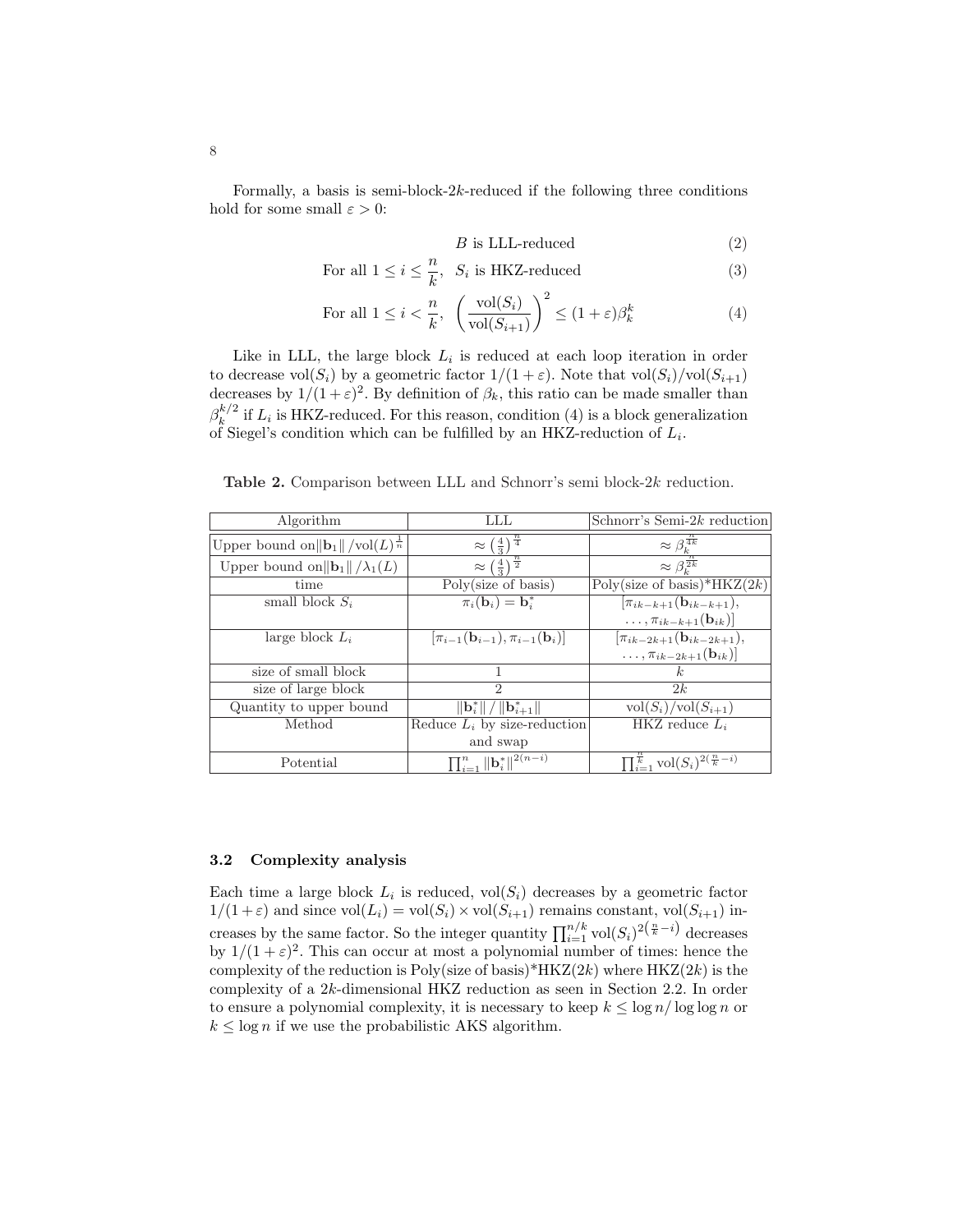#### <span id="page-8-0"></span>3.3 The Hermite factor of Schnorr's reduction

The Hermite factor of a semi block-2k-reduced basis depends mostly on Condi-The Termine ration of a semi-block  $2\pi$  reduced basis depends mostly on  $\cosh$ .<br>
tion [\(4\)](#page-7-0), which implies that  $\text{vol}(S_1) \lesssim \beta_k^{\frac{n}{4}} \text{vol}(L)^{k/n}$  because  $\text{vol}(L) = \prod_{i=1}^{n/k} \text{vol}(S_i)$ . If the first vector  $\mathbf{b}_1$  is the shortest vector of  $S_1$  (which is implied by [\(3\)](#page-7-0)), then  $\|\mathbf{b}_1\| \leq \sqrt{\gamma_k} \text{vol}(S_1)^{\frac{1}{k}}$  by definition of Hermite's constant, and therefore:

$$
\|\mathbf{b}_1\| / \mathrm{vol}(L)^{1/n} \lessapprox \sqrt{\gamma_k} \beta_k^{\frac{n}{4k}}
$$

#### 3.4 The approximation factor of Schnorr's reduction

If only condition [\(4\)](#page-7-0) holds, even if  $\mathbf{b}_1$  is the shortest vector of  $S_1$ , its norm can be arbitrarily far from the first minimum of L. Indeed, consider for instance the 6 dimensional lattice generated by  $\text{Diag}(1, 1, 1, 1, \varepsilon, \frac{1}{\varepsilon})$ , and a blocksize  $k = 3$ . Then the first block  $S_1$  is the identity and is therefore HKZ-reduced. The volume of the two blocks  $S_1$  and  $S_2$  is 1, thus condition [\(4\)](#page-7-0) holds. But the norm of the first vector ( $\|\mathbf{b}_1\| = 1$ ) is arbitrarily far from the shortest vector  $\|\mathbf{b}_5\| = \varepsilon$ .

Compared to Hermite's factor, we require additionally that every block  $S_k$  is reduced (which follows from condition  $(2)$ ) to bound the approximation factor.

Using [\(1\)](#page-4-0), there exists an index p such that  $\|\mathbf{b}_p^*\| \leq \lambda_1(L)$ . Let  $a = \lfloor (p-1)/k \rfloor$ , (so that the position p is inside the block  $S_{a+1}$ ). Since B is LLL-reduced,  $vol(S_a) \lessapprox \frac{4}{3}$  $\frac{(3k-1)k}{4}\lambda_1(L)^k$ , so the approximation factor is bounded by:

$$
\left\Vert \mathbf{b}_{1}\right\Vert / \lambda_{1}(L) \lessapprox \sqrt{\gamma_{k}}\frac{4}{3}^{\frac{\left(3k-1\right)}{4}}\beta_{k}^{\frac{n/k-2}{2}}
$$

Note however that Schnorr proved in [\[24\]](#page-17-0) that Condition [\(3\)](#page-7-0) allows to decrease the term  $(4/3)^{(3k-1)/4}$  to O ¡ rovea 11: $k^{2+\ln k})$ .

## 4 Rankin's constant and Schnorr's algorithm

#### 4.1 Rankin's constant

If L is a n-dimensional lattice and  $1 \leq m \leq n$ , the Rankin invariant  $\gamma_{n,m}(L)$  is defined as (cf. [\[23\]](#page-17-0)):

$$
\gamma_{n,m}(L) = \min_{\substack{\mathbf{x}_1, ..., \mathbf{x}_m \in L \\ \text{vol}(\mathbf{x}_1, ..., \mathbf{x}_m) \neq 0}} \left(\frac{\text{vol}(\mathbf{x}_1, ..., \mathbf{x}_m)}{\text{vol}(L)^{m/n}}\right)^2
$$

which can be rewritten as:

$$
\gamma_{n,m}(L) = \min_{\substack{S \text{ sublattice of } L}} \left(\frac{\text{vol}(S)}{\text{vol}(L)^{m/n}}\right)^2
$$

$$
\dim S = m
$$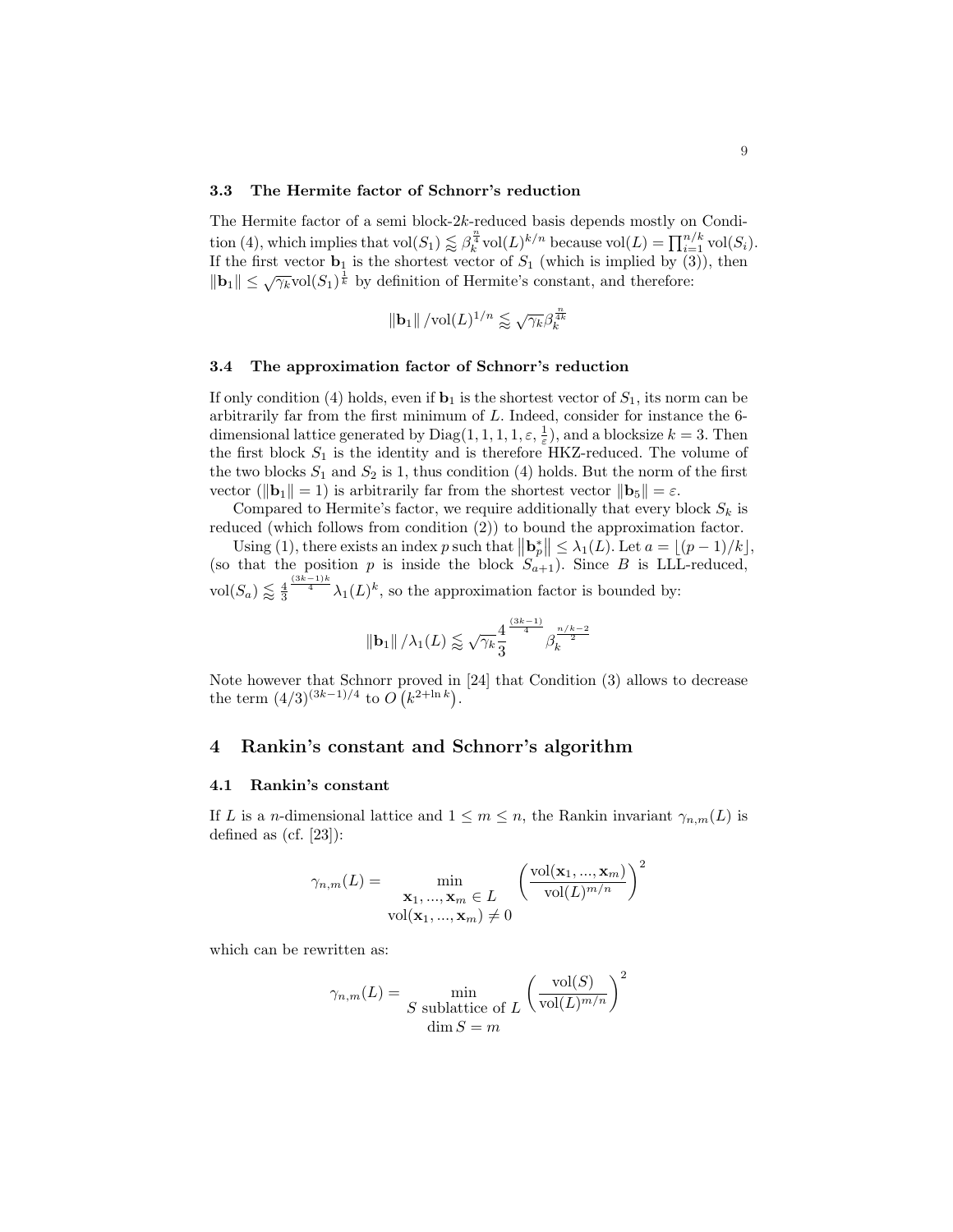<span id="page-9-0"></span>Rankin's constant is the maximum  $\gamma_{n,m} = \max \gamma_{n,m}(L)$  over all n-dimensional lattices. Clearly,  $\gamma_{n,n}(L) = 1$  and  $\gamma_{n,1}(L) = \gamma_n(L)$ , so  $\gamma_{n,n} = 1$  and  $\gamma_{n,1} = \gamma_n$ . Rankin's constants satisfy the following three relations, which are proved in [\[16](#page-16-0)[,23\]](#page-17-0):

$$
\forall n \in \mathbb{N}, \ \gamma_{n,1} = \gamma_n \tag{5}
$$

$$
\forall n, m \text{ with } m < n \, \gamma_{n,m} = \gamma_{n,n-m} \tag{6}
$$

$$
\forall r \in [m+1, n-1], \ \gamma_{n,m} \le \gamma_{r,m} (\gamma_{n,r})^{m/r} \tag{7}
$$

The only known values of Rankin's constants are  $\gamma_{4,2} = \frac{3}{2}$ , which is reached for the  $\mathbb{D}_4$  lattice, and those corresponding to the nine Hermite constants known. In the definition of  $\gamma_{n,m}(L)$ , the minimum is taken over sets of m linearly independent vectors of L, but we may restrict the definition to primitive sets of  $L$  or pure sublattices of  $L$ , since for any sublattice  $S$  of  $L$ , there exists a pure sublattice  $S_1$  of L with  $\text{span}(S) = \text{span}(S_1)$  and  $\text{vol}(S)/\text{vol}(S_1) = [S : S_1]$ . If vol(S) is minimal, then  $[S : S_1] = 1$  so  $S = S_1$  is pure.

#### 4.2 Relation between Rankin's constant and Schnorr's constant

**Theorem 1.** For all  $k \geq 1$ ,  $(\gamma_{2k,k})^{2/k} \leq \beta_k$ .

*Proof.* Let  $B = [\mathbf{b}_1, \dots, \mathbf{b}_{2k}]$  be a HKZ-reduced basis of a lattice L, and Proof. Let  $B = [\mathbf{b}_1, \dots, \mathbf{b}_{2k}]$  be a<br>let  $h(B) = \left( \|\mathbf{b}_1^*\|^2 \times \dots \times \|\mathbf{b}_k^*\|^2 \right)$ / n∠<br>∕⊩  $\|\mathbf{b}_{k+1}^*$  $\left\Vert^2 \times \cdots \times \left\Vert \mathbf{b}_{2k}^* \right\Vert^2 \right\Vert$ . By definition of  $\beta_k$ ,  $h(B) \leq \beta_k^k$ . On the other hand,  $h(B)$  is also equal to  $\left(\text{vol}(\mathbf{b}_1, \dots, \mathbf{b}_k)/\text{vol}(L)^{1/2}\right)^4$ and therefore:  $\gamma_{2k,k}^2(L) \leq h(B)$ . Thus  $(\gamma_{2k,k}(L))^{2/k} \leq \beta_k$ , which completes the  $\Box$ 

#### 4.3 Improving the upper bound on Schnorr's Constant

The key result of this section is:

**Theorem 2.** For all  $k \geq 2$ , Schnorr's constant  $\beta_k$  satisfies:  $\beta_k \leq$  $(1 + \frac{k}{2})$  $\binom{2 \ln 2 + \frac{1}{k}}{2}$ Asymptotically it satisfies  $\beta_k \leq \frac{1}{10} k^{2 \ln 2}$ .

Without any change to Schnorr's algorithm, we deduce a much better quality for the output basis than with the former bound  $\beta_k \leq 4k^2$ , because both the exponent  $2 \ln 2 \approx 1.386$  is much lower than 2, and the coefficient  $1/2^{2 \ln 2}$  is about 10 times lower than 4. The bounds on the approximation factor and Hermite's factor of Schnorr's algorithm can be raised to the power  $\ln 2 \approx 0.69$ . The proof uses an easy bound mentioned by Schnorr in [\[24\]](#page-17-0):

$$
\beta_k \le \prod_{j=0}^{k-1} \gamma_{k+j+1}^{2/(k+j)} \tag{8}
$$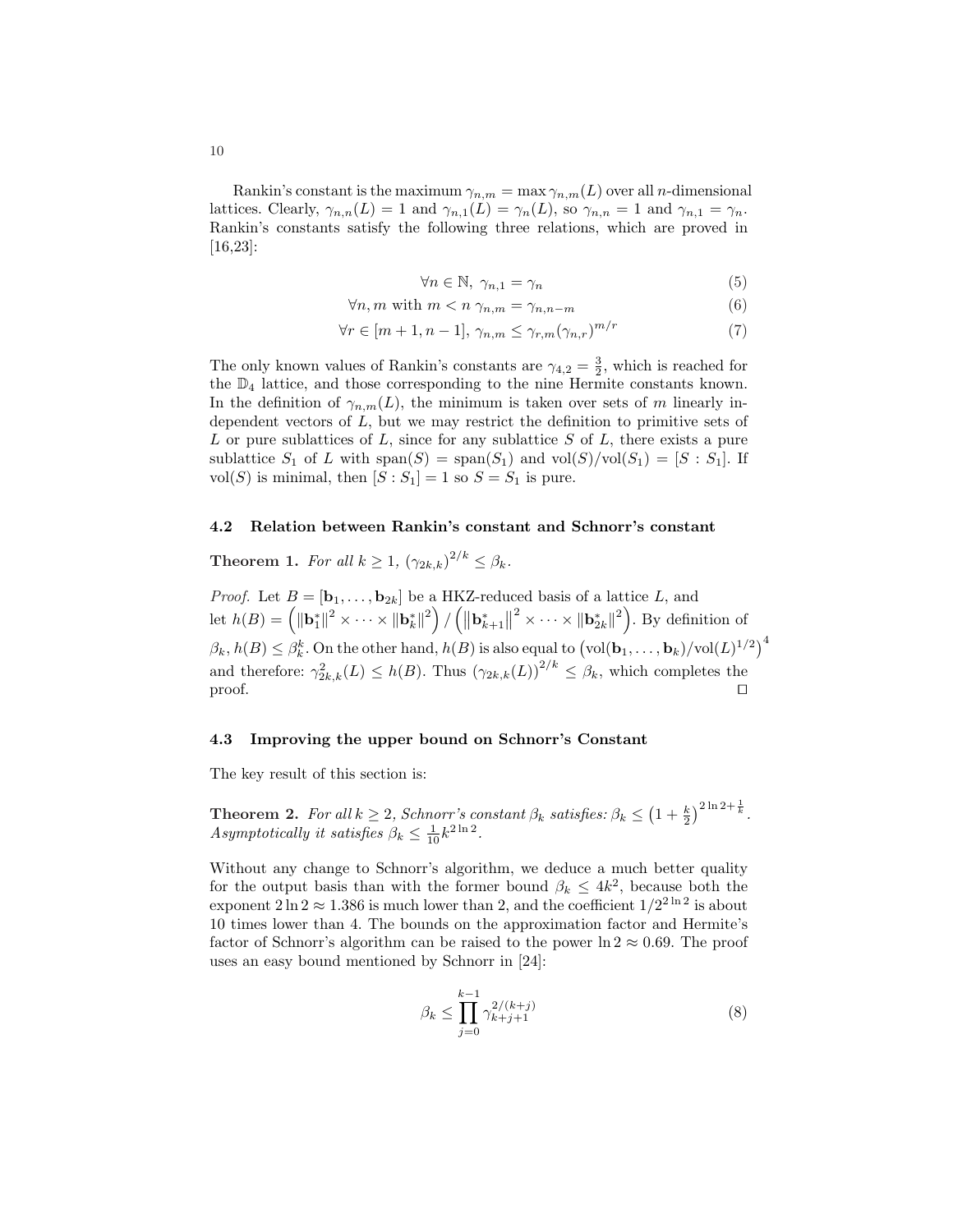<span id="page-10-0"></span>Numerically, it can be verified that the product [\(8\)](#page-9-0) is  $\leq k^{1.1}$  for all  $k \leq 100$ (see Figure [2\)](#page-18-0). The bound  $\gamma_j \leq 1 + \frac{j}{4}$  combined with an upper bound of the total exponents prove Theorem [2](#page-9-0) for all  $k$  (see Section [A](#page-17-0) in the appendix).

Surprisingly, we do not know a better upper bound on  $(\gamma_{2k,k})^{2/k}$  than that of Theorem [2.](#page-9-0) The inequality [\(7\)](#page-9-0) leads exactly to the same bound for Rankin's constant.

#### 4.4 A lower bound on Rankin's constant

In [\[1\]](#page-16-0), Ajtai showed that  $\beta_k \geq k^{\varepsilon}$  for small size of blocks and for some  $\varepsilon >$ 0, and presented worst cases for Schnorr's algorithm, which implies that the reduction power of semi block 2k-reduction is limited. The following result proves an explicit lower bound on Rankin's constant, which suggests (but does not prove) that the approximation factor of any block-reduction algorithm (including Schnorr's semi block 2k-reduction) based on the LLL strategy is limited.

**Theorem 3.** Rankin's constant satisfies  $(\gamma_{2k,k})^{\frac{2}{k}} \geq \frac{k}{12}$  for all  $k \geq 1$ .

This lower bound also applies to Schnorr's constant  $\beta_k$  because of Theorem [1.](#page-9-0) Theorem 3 is mainly based on the following lower bound for Rankin's constant proved in [\[28](#page-17-0)[,3\]](#page-16-0) as a generalization of Minkowski-Hlawka's theorem:

$$
\gamma_{n,m} \ge \left( n \frac{\prod_{j=n-m+1}^n Z(j)}{\prod_{j=2}^m Z(j)} \right)^{\frac{2}{n}}
$$

where  $Z(j) = \zeta(j)\Gamma(\frac{j}{2})/\pi^{\frac{j}{2}}, \Gamma(x) = \int_0^\infty t^{x-1}e^{-t} \cdot dt$  and  $\zeta$  is Riemann's zeta function:  $\zeta(j) = \sum_{p=1}^\infty p^{-j}$ . As an application, for  $k < 100$ , it can be verified numerically that  $(\gamma_{2k,k})^{\frac{2}{k}} \geq \frac{k}{9}$ . More generally, we first bound  $\ln Z(j)$ , and we compare it to an integral to get the expected lower bound. The full proof of Theorem 3 is given in Section [B](#page-18-0) of the Appendix.

## 5 Improving Schnorr's algorithm

The main subroutine in Schnorr's algorithm tries to solve the following problem: given a 2k-dimensional lattice L, find a basis  $[\mathbf{b}_1, \ldots, \mathbf{b}_{2k}]$  of L such that the two k-dimensional blocks  $S_1 = L(\mathbf{b}_1, \dots, \mathbf{b}_k)$  and  $S_2 = \pi_{k+1}(L)$  minimize vol $(S_1)$ , because  $vol(S_1)/vol(S_2) = vol(S_1)^2/vol(L)$  where  $vol(L)$  does not change. In Schnorr's algorithm, the quality of the output basis (which was expressed as a function of  $\beta_k$  in Sections [3.3](#page-8-0) and [3.4\)](#page-8-0) essentially depends on the upper bound that can be achieved on the ratio  $\text{vol}(S_1)/\text{vol}(S_2)$ .

#### 5.1 The smallest volume problem

Rankin's constant and Schnorr's algorithm suggest the smallest volume problem: given a *n*-dimensional lattice L and an integer m such that  $1 \leq m \leq n$ ,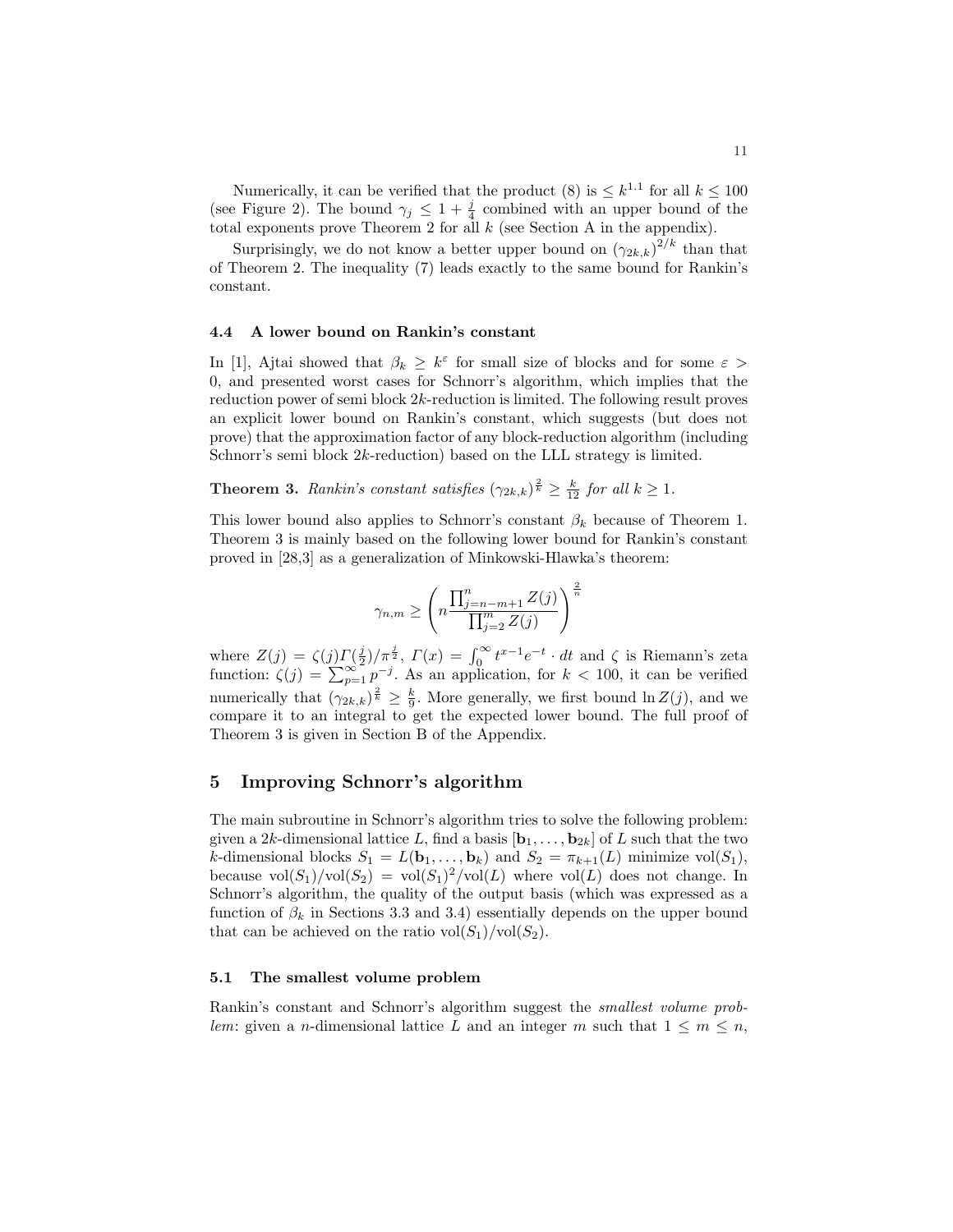find an *m*-dimensional sublattice S of L such that  $vol(S)$  is minimal, that is,  $\text{vol}(S)/\text{vol}(L)^{m/n} = \sqrt{\gamma_{n,m}(L)}.$ 

If  $m = 1$ , the problem is simply the shortest vector problem (SVP). If  $m =$  $n-1$ , the problem is equivalent to the shortest vector problem in the dual lattice. When  $(n, m) = (2k, k)$ , we call this problem the *half-volume problem*. For any  $m \leq n$ , the minimality of the volume implies that any solution to this problem is a pure sublattice of  $L$ , so one way to solve this problem is to find a basis  $[\mathbf{b}_1, \ldots, \mathbf{b}_n]$  such that vol  $(L(\mathbf{b}_1, \ldots, \mathbf{b}_m))$  is minimal.

We say that a basis of a *n*-dimensional lattice L is  $m$ -Rankin reduced if its first  $m$  vectors solve the smallest volume problem. Note that this is not exactly a basis reduction problem, as any notion of reduction of the basis of S is irrelevant. The only thing that matters is to minimize the volume of S. If we apply the LLL algorithm on a Rankin-reduced basis, the volume of the first  $m$  vectors can never increase: this means that LLL swaps never involve the pair  $(m, m + 1)$ , and therefore the output basis is both LLL-reduced and Rankin-reduced. We thus have proved the following lemma:

**Lemma 1.** Let L be a n-dimensional sublattice and  $1 \leq m \leq n$ . There exists an LLL-reduced basis of L which is m-Rankin-reduced.

Since the number of LLL reduced bases can be bounded independently of the lattice (see [\[6\]](#page-16-0) because LLL-reduction implies Siegel reduction), the smallest volume problem can be solved by a gigantic exhaustive search (which is constant in fixed dimension though).

#### 5.2 Block-Rankin reduction

A basis is  $2k$ -Block-Rankin reduced with factor  $\delta \in \left[\frac{1}{2};1\right]$  if it is LLL-reduced with factor  $(\frac{1}{2}, \delta)$  and all the blocks  $S_i$  and  $L_i$  defined as in Section [3](#page-5-0) satisfy:  $\text{vol}(S_i)/\text{vol}(\tilde{S_{i+1}}) \leq \frac{1}{\delta}\gamma_{2k,k}(L_i)$ . Compared to Schnorr's semi block-2k reduction, this reduction notion enables to replace  $\beta_k$  in the bounds of the approximation factor and Hermite's factor by  $\gamma_{2k,k}^{2/k}$ .

Assume that an algorithm to  $k$ -Rankin-reduce a  $2k$ -dimensional basis is available. Then it is easy to see that Algorithm 1, inspired from LLL and Schnorr's semi block-2k reduction, achieves block-Rankin reduction using a polynomial number of calls to the Rankin subroutine.

#### 5.3 The 4-dimensional case

Here, we study Rankin-reduction for  $(n, m) = (4, 2)$ . We first notice that HKZ reduction does not necessarily solve the half-volume problem. Consider indeed the following HKZ-reduced row basis:

 $\overline{a}$ 

 $\mathbf{r}$  +  $\alpha$ 

$$
\begin{bmatrix} 1 & 0 & 0 & 0 \\ 0 & 1 & 0 & 0 \\ 0 & 0 & 1 + \varepsilon & 0 \\ 0 & 0 & \frac{1+\varepsilon}{2} & \frac{\sqrt{3}}{2}(1+\varepsilon) \end{bmatrix}
$$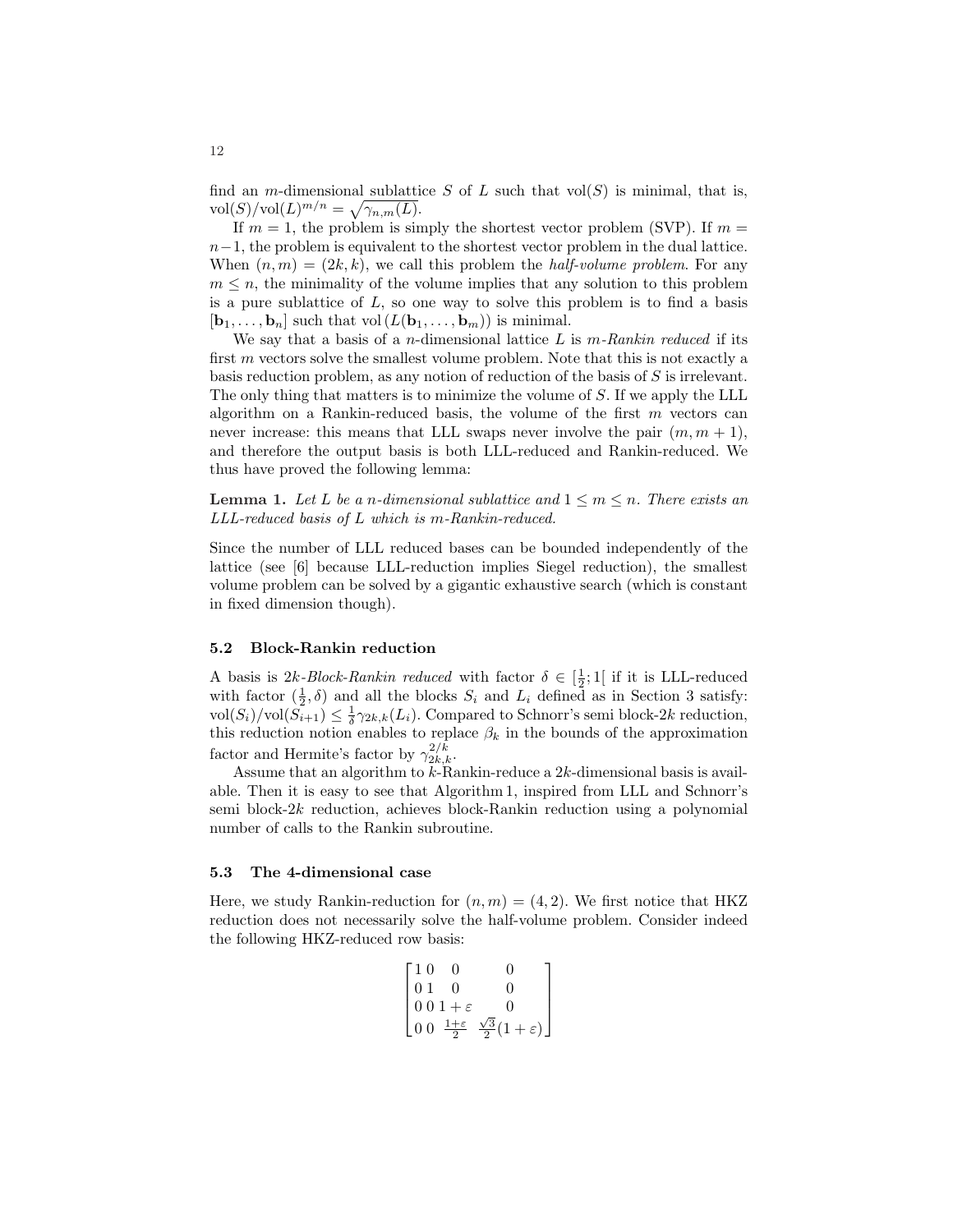Algorithm 1 2k-block-Rankin reduction

**Input:** A basis  $B = [\mathbf{b}_1, \dots, \mathbf{b}_n]$  of a lattice and  $\delta \in [\frac{1}{2}; 1]$ Output: A semi block 2k-reduced basis. 1:  $i \leftarrow 1$ ; 2: while  $i \leq n/k$  do 3: LLL-reduce  $S_i$  with factor  $\delta$ , do the transformations on the basis vectors, not just on their projections 4: return B if  $i = n/k$ . 5:  $B_{\text{tmp}} \leftarrow B$ ; k-Rankin reduce  $L_i$  in Btmp 6: if  $vol(S_i)$  in  $B_{\text{tmp}} \leq \delta vol(S_i)$  in B then 7:  $B \leftarrow B_{\text{tmp}}; i \leftarrow i - 1$ 8: else 9:  $i \leftarrow i + 1$ 10: end if 11: end while

The volume ratio  $\frac{\|\mathbf{b}_1^*\| \|\mathbf{b}_2^*\|}{\|\mathbf{b}_3^*\| \|\mathbf{b}_4^*\|}$  is equal to  $\sqrt{\frac{4}{3}}$ . If we swap the two 2-blocks, the new basis is no longer HKZ-reduced, but the ratio decreases to almost  $\sqrt{\frac{3}{4}}$ . This example can easily be generalized to any even dimension, which gives an infinite family of HKZ bases which do not reach the minimal half-volume.

However, the following lemma shows that Algorithm 2 can efficiently solve the half-volume problem in dimension 4, given as input an HKZ basis:

**Lemma 2.** Let  $(b_1, ..., b_4)$  be an HKZ-reduced basis of a lattice L. To simplify notations, let  $\lambda_1$  and  $\lambda_2$  denote respectively  $\lambda_1(L)$  and  $\lambda_2(L)$ . For all  $\mathbf{c}_1$  and  $\mathbf{c}_2$ in L such that  $vol(c_1, c_2) \le vol(b_1, b_2)$  and  $(c_1, c_2)$  is reduced:  $||c_1|| \le ||c_2||$  and  $\left\Vert \mathbf{c}_{1}^{\ast}\right\Vert ^{2}\leq\frac{4}{3}\left\Vert \mathbf{c}_{2}^{\ast}\right\Vert ^{2}.$ 

- 1. Then  $\mathbf{c}_1$  satisfies:  $\lambda_1^2 \leq ||\mathbf{c}_1||^2 \leq \frac{4}{3}\lambda_1^2$ .
- 2. If  $\lambda_2 > \sqrt{\frac{4}{3}}\lambda_1$ , then vol $(c_1, c_2) = \text{vol}(\mathbf{b}_1, \mathbf{b}_2)$  given by HKZ reduction.
- 3. Otherwise  $\mathbf{c}_2$  satisfies $||\mathbf{c}_2||^2 \leq (\frac{4}{3}\lambda_1)^2$ .

*Proof.* Because  $c_1$  belongs to L,  $||c_1|| \geq \lambda_1$ . Since  $(b_1, ..., b_4)$  is an HKZ basis, the first vector is a shortest vector:  $\|\mathbf{b}_1\| = \lambda_1$  and the second vector satisfies  $\|\mathbf{b}_2^*\| \leq \lambda_2$ , so  $\text{vol}(\mathbf{b}_1, \mathbf{b}_2) \leq \lambda_1 \lambda_2$ . We also know that  $\text{vol}(\mathbf{c}_1, \mathbf{c}_2) = \|\mathbf{c}_1\| \cdot \|\mathbf{c}_2\|$ .  $\sin(c_1, c_2) \geq \frac{\sqrt{3}}{2} ||c_1|| \cdot ||c_2||$  because  $[c_1, c_2]$  is reduced. Since we have chosen  $\|\mathbf{c}_1\| \leq \|\mathbf{c}_2\|$ , then  $\|\mathbf{c}_2\| \geq \lambda_2$ . Thus  $\lambda_1\lambda_2 \geq \frac{\sqrt{3}}{2} \|\mathbf{c}_1\| \cdot \lambda_2$ , and  $\|\mathbf{c}_1\|^2 \leq \frac{4}{3}\lambda_1^2$ . If furthermore  $\lambda_2 > \sqrt{\frac{4}{3}}\lambda_1$ , then necessarily  $\mathbf{c}_1 = \pm \mathbf{b}_1$ , then the HKZ reduction implies the minimality of vol $(\mathbf{b_1}, \mathbf{b_2})$ . If  $\lambda_2 \leq$  $\sqrt{\frac{4}{3}}\lambda_1$ , then vol $(\mathbf{c}_1, \mathbf{c}_2)^2 = ||\mathbf{c}_1||^2$ .  $\|\mathbf{c}_2^*\|^2 \le (\lambda_1\lambda_2)^2$ , so  $\|\mathbf{c}_2^*\|^2 \le \lambda_2^2 \le \frac{4}{3}\lambda_1^2$ . And we also have  $\|\mathbf{c}_2^*\|^2 \ge \frac{3}{4}\|\mathbf{c}_1^*\|^2$ .  $\Box$ 

Because the input basis is HKZ-reduced, it is easy to see that the number of vectors  $c_1$  enumerated in Algorithm 2 is bounded by a constant. It follows that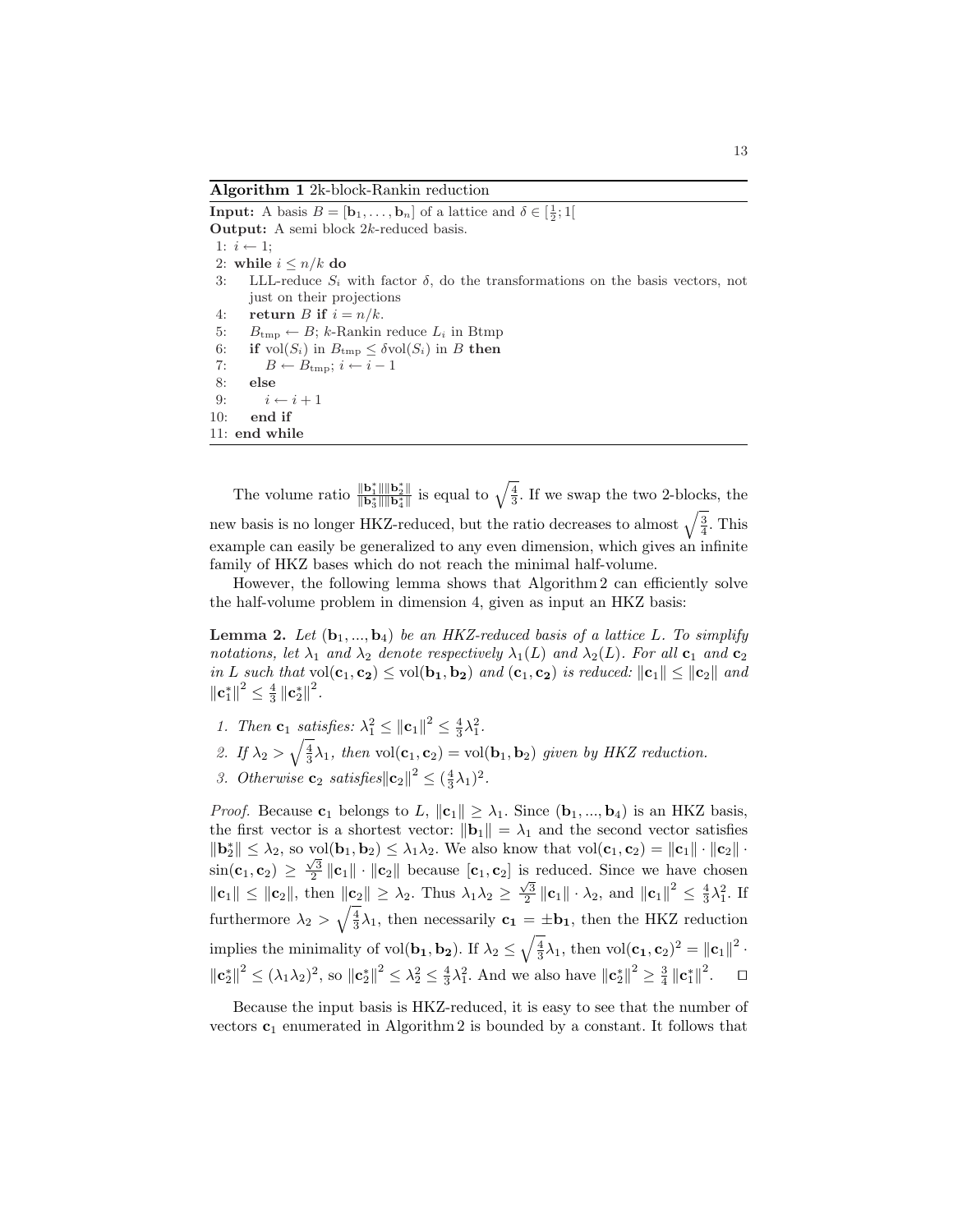Algorithm 2 4-dimensional Rankin-reduction

**Input:** An HKZ reduced basis  $[\mathbf{b}_1, \ldots, \mathbf{b}_4]$  of a 4-dim lattice **Output:** A Rankin-reduced basis  $[c_1, c_2, c_3, c_4]$  minimizing vol $(c_1, c_2)$  $1\!\!:\,$  if  $\|\mathbf{b}_2^*\| > \sqrt{\frac{4}{3}}\,\|\mathbf{b}_1\|$  then 2: return  $(b_1, b_2, b_3, b_4)$ 3: end if 4:  $(\mathbf{u}, \mathbf{v}) \leftarrow (\mathbf{b}_1, \mathbf{b}_2)$ 4:  $(\mathbf{u}, \mathbf{v}) \leftarrow (\mathbf{b}_1, \mathbf{b}_2)$ <br>5: for each lattice vector  $\mathbf{c}_1$  shorter than  $\sqrt{\frac{4}{3}} ||\mathbf{b}_1||$  do 6: find the shortest vector  $c_2$  in the lattice projected over  $c_1^{\perp}$  (We can limit the enumeration to  $||\mathbf{c}_2||$  lower than  $\frac{\text{vol}(\mathbf{b}_1, \mathbf{b}_2)}{||\mathbf{c}_1||}$ . 7: if  $vol(c_1, c_2) < vol(u, v)$  then  $(u, v) \leftarrow (c_1, c_2)$ 8: end for 9: compute  $c_3$  and  $c_4$  a reduced basis of the lattice projected over  $(\mathbf{u}, \mathbf{v})^{\perp}$ 10: return  $(\mathbf{u}, \mathbf{v}, \mathbf{c}_3, \mathbf{c}_4)$ 

the cost of Algorithm 2 is at most a constant times more expensive than a HKZ reduction of a 4-dimensional lattice.

If we plug Algorithm 2 into Algorithm 1, we obtain a polynomial-time reduction algorithm whose provable quality is a bit better than Schnorr's semi block-4 reduction: namely, the constant  $\beta_2 \leq \gamma_4^{2/3} \gamma_3 = 2^{2/3} \approx 1.587$  in the approximation factor and the Hermite factor is replaced by the potentially smaller constant  $\gamma_{4,2} = 3/2$ . On the other hand, both algorithms only apply exhaustive search in dimension 4.

#### 5.4 Higher blocksizes

The 4-dimensional case suggests two potential improvements over Schnorr's semi block 2k-algorithm:

- If the half-volume problem can be solved in roughly the same time (or less) than a full 2k-HKZ reduction, then Algorithm 1 would give potentially better approximation factors at the same cost.
- If one can approximate the half-volume problem in much less time than a full 2k-HKZ reduction, we may still obtain good approximation factors in much less time than semi block 2k-reduction, by plugging the approximation algorithm in place of Rankin reduction in Algorithm 1.

However, we do not know how to solve the half-volume problem exactly in dimension higher than 4, without using a gigantic exhaustive search. Perhaps a good approximation can be found in reasonable blocksize, by sampling short (but not necessarily shortest) lattice vectors, and testing random combinations of such vectors.

We now present an approximation algorithm for the half volume problem, which we call *transference reduction*. Transference reduction achieves a volume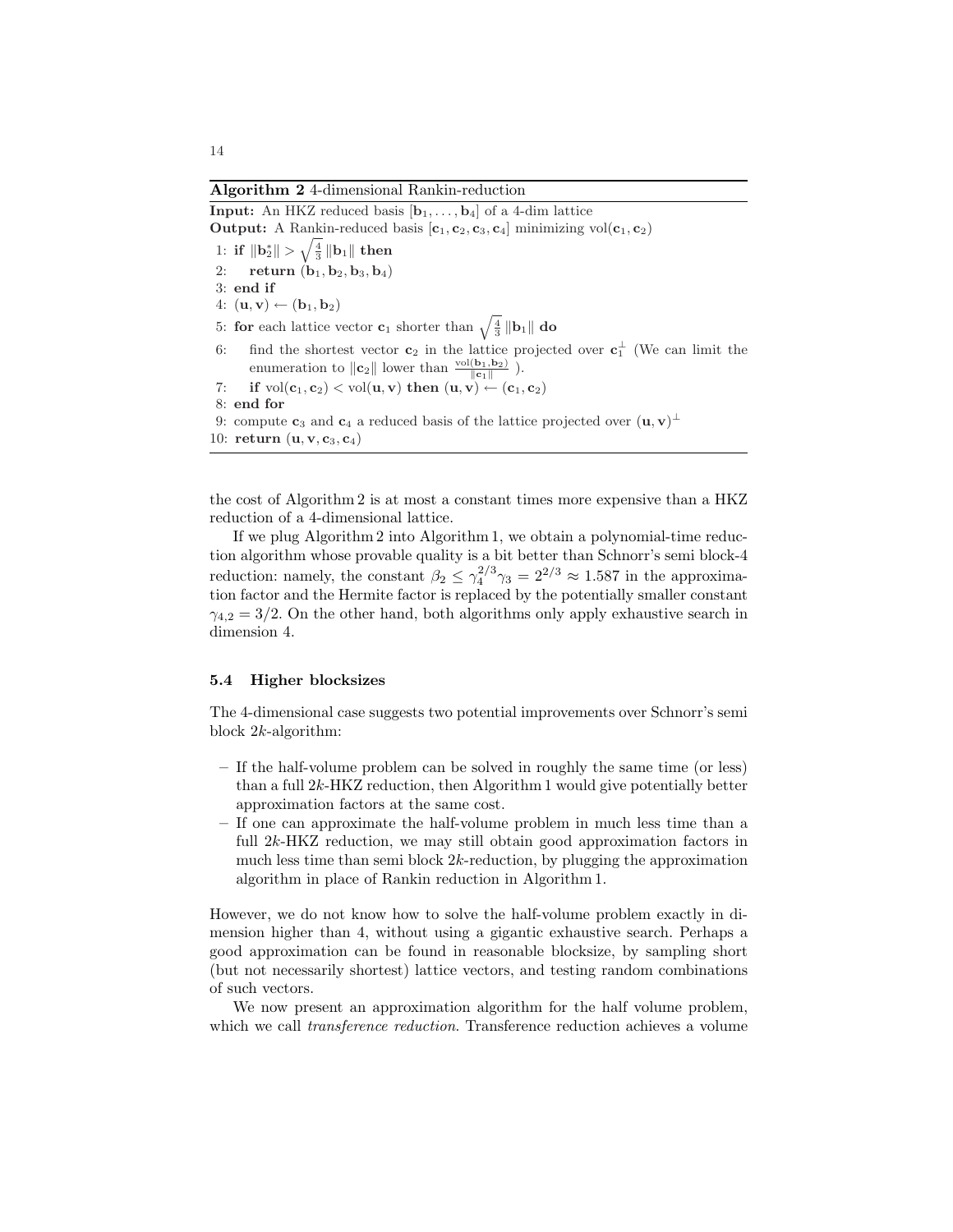Fig. 1. Transference reduction



ratio lower than  $\frac{1}{95}k^2$  in a 2k-dimensional lattice by making only  $O(k)$  calls to a  $k$ -dimensional exhaustive search, which is thus cheaper than a full  $2k$ -HKZ reduction. Note that 2k-HKZ reduction achieves a smaller volume ratio using a 2kdimensional exhaustive search. Let  $(\mathbf{b}_1, \ldots, \mathbf{b}_{2k})$  be a basis of a 2k-dimensional lattice. The idea of the algorithm is to perform exhaustive searches in the two halves of the basis in order to find a pair of vectors which can be highly reduced. The reduction of this pair of vectors happens in the middle of the basis so that the first half-volume decreases.

As in the previous sections, we call  $S_1 = L(\mathbf{b}_1, \dots \mathbf{b}_k)$  and  $S_2 = L(\pi_{k+1}(\mathbf{b}_{k+1}),$  $\ldots, \pi_{k+1}(\mathbf{b}_{2k})$ . Using an exhaustive search, a shortest vector of  $S_2$  is brought on the  $k + 1$ -th position in order to make  $\|\mathbf{b}_{k+1}^*$ shortest vector of  $D_2$  is brought on<br> $\Big\|^2 \leq \gamma_k \text{vol}(\mathcal{S}_2)^{2/k}$ . The algorithm used to perform this exhaustive search in dimension  $k$  in a projected lattice is classical. Then a second exhaustive search brings a vector of  $S_1$  maximizing  $\|\mathbf{b}_k^*\|$ on the k-th position.

**Lemma 3.** Finding a basis  $(b_1, \ldots, b_k)$  of a k-dimensional lattice S maximizing  $\|\mathbf{b}_k^*\|$  reduces to finding a shortest vector of the dual lattice  $S^{\times}.$ 

*Proof.* The vector  $\mathbf{u} = \mathbf{b}_k^* / ||\mathbf{b}_k^*||^2$  is the last vector of the dual basis. Indeed,  $\langle \mathbf{u}, \mathbf{b}_i \rangle = 0$  for  $i = 1..k-1$  and  $\langle \mathbf{u}, \mathbf{b}_k \rangle = 1$ . If  $\|\mathbf{b}_k^*\|$  is maximal, then **u** is minimal. So a simple reduction is to find a shortest vector  $\mathbf{u}_k$  of the dual  $S^{\times}$ , extend it into a basis  $U = (\mathbf{u}_1, \dots, \mathbf{u}_k)$  of  $S^{\times}$  and return the dual  $U^{-t} = (\mathbf{b}_1, \dots, \mathbf{b}_k)$ .  $\Box$ 

After maximizing  $\|\mathbf{b}_k^*\|$ , Hermite's inequality in the reversed dual of  $S_1$  implies that  $1/ ||\mathbf{b}_k^*||^2 \leq \gamma_k/\text{vol}(S_1)^{2/k}$ . At this point, the ratio  $(\text{vol}(S_1)/\text{vol}(S_2))^{2/k}$ is lower than  $\gamma_k^2 \left\| \mathbf{b}_k^* \right\|^2 / \left\| \mathbf{b}_{k+1} \right\|^2$ . If the middle-vectors pair  $(\pi_k(\mathbf{b}_k), \pi_k(\mathbf{b}_{k+1}))$ does not satisfy Lovász condition, then it is fully reduced and the algorithm starts over from the beginning. The only step which can change the ratio  $\text{vol}(S_1)/\text{vol}(S_2)$ is the middle-vectors reduction, in which case it drops by a geometric factor. Hence the number of swaps in the middle is at most linear in the dimension and the size of the basis. In the end, the ratio  $(\text{vol}(S_1)/\text{vol}(S_2))^{2/k}$  is lower than  $\frac{4}{3}\gamma_k^2$ (or  $\frac{1}{12}k^2$ ).

The constant 4/3 in this ratio can be reduced to almost 1 by adding further reduction conditions. Let  $\hat{S}_1 = L(\mathbf{b}_1, \dots, \mathbf{b}_{k+1})$  and  $\hat{S}_2 = L(\pi_k(\mathbf{b}_k), \dots, \pi_k(\mathbf{b}_{2k}))$ the widened blocks of  $S_1$ ,  $S_2$  and  $\delta$ :  $\frac{1}{2} \leq \delta < 1$  a relaxing parameter. After minimizing  $\|\mathbf{b}_{k+1}^*\|$  in  $S_2$  and maximizing  $\|\mathbf{b}_k^*\|$  in  $S_1$  the following steps are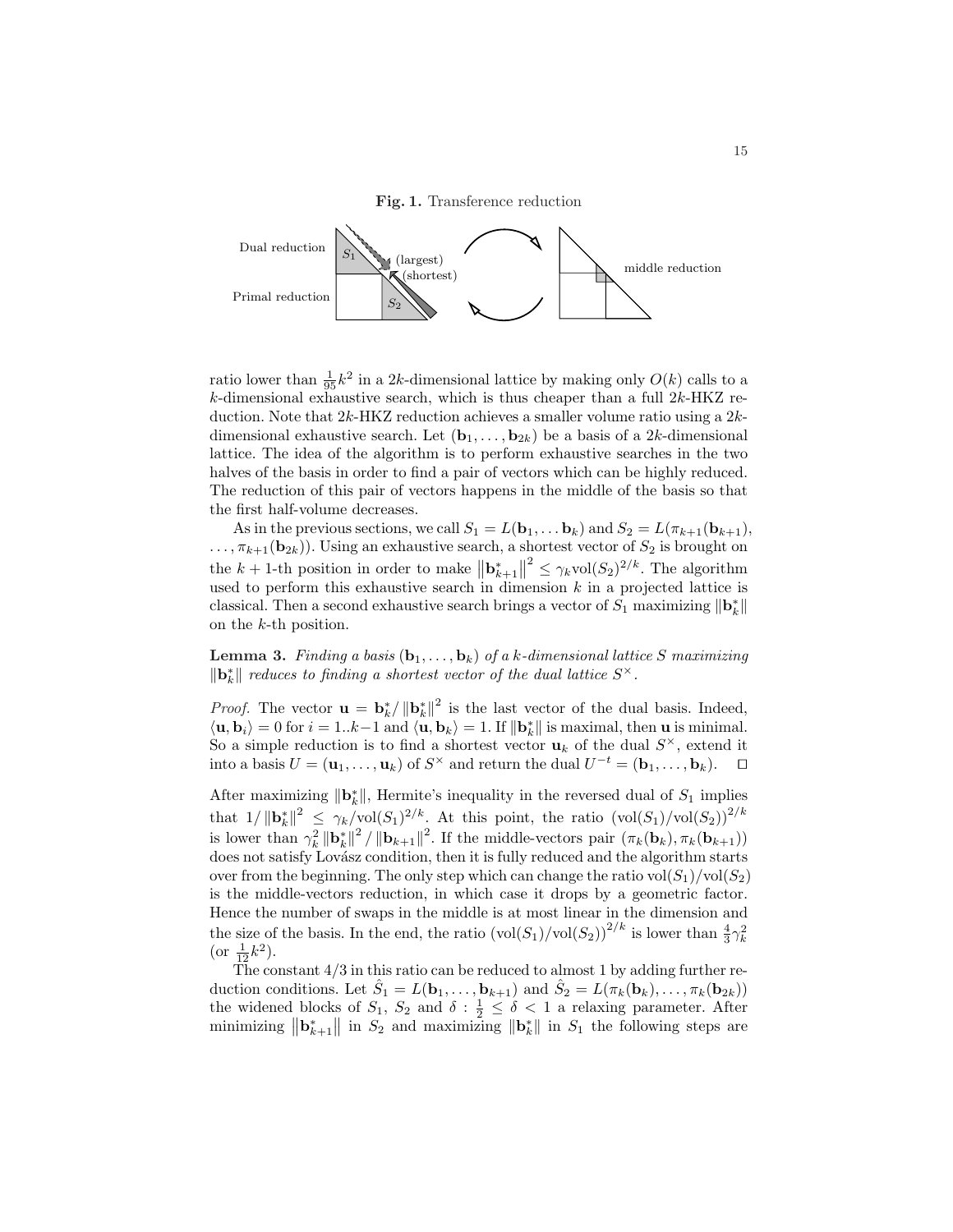performed: Using the third exhaustive search, a shortest vector of  $\hat{S}_2$  is found. Only if the squared size of this shortest vector is smaller than  $\delta \| \mathbf{b}_{k}^{*} \|^{2}$  this vector is brought on the  $k$ -th position and the algorithm starts over with minimiz- $\lim_{k \to \infty} ||\mathbf{b}_{k+1}^*||$  in  $S_2$  and maximizing  $||\mathbf{b}_{k}^*||$  in  $S_1$ . Otherwise the fourth exhaustive search in the dual of  $\hat{S}_1$  checks if  $\mathbf{b}_{k+1}^*$  $\|^{2}$  approximates the maximized solution by the factor  $\delta$ . If this condition does not hold,  $\mathbf{b}_{k+1}$  is replaced by the maximized solution and the algorithm starts over from the beginning. Each of these two reduction steps decrease  $\text{vol}(S_1)^2$  by the factor  $\delta$ , therefore the number of steps is still bounded by  $O(k)$ . In case both conditions hold the algorithm stops. For these new conditions we can again apply Hermite's inequality resultstops. For these new conditions we can again apply 11<br>ing in  $\delta \cdot ||\mathbf{b}_k^*||^2 \leq \gamma_{k+1} \text{vol}(\hat{S}_2)^{2/(k+1)}$  and  $\delta \cdot 1/||\mathbf{b}_{k+1}^*||^2$ ernine s inequality result-<br> $\left\|\right|^2 \leq \gamma_{k+1}/\text{vol}(\hat{S}_1)^{2/(k+1)}$ . It follows:

$$
\left(\mathrm{vol}(\hat{S}_1)/\mathrm{vol}(\hat{S}_2)\right)^{2/(k+1)}\leq \gamma_{k+1}^2/\delta^2\cdot\left\|\mathbf{b}_{k+1}^*\right\|^2/\left\|\mathbf{b}_{k}^*\right\|^2.
$$

Because of  $\text{vol}(\hat{S}_1) = \text{vol}(S_1)$ .  $\|\mathbf{b}_{k+1}^{*}\|$  $\Vert$ , vol $(\hat{S}_2) = \Vert \mathbf{b}_{k}^{*} \Vert \cdot \text{vol}(S_2)$  this inequality can be transformed to  $(\text{vol}(S_1)/\text{vol}(S_2))^{2/k} \leq (\frac{\gamma_{k+1}}{\delta})^{2\frac{k+1}{k}}$ .  $\sum_{k+1}^{\infty}$  $\|\mathbf{a}^2/\|\mathbf{b}_k^*\|^2$ . Combining this with inequality  $(\text{vol}(S_1)/\text{vol}(S_2))^{2/k} \leq \gamma_k^2 ||\mathbf{b}_k^*||^2 /$  $\frac{1}{n}$ <br> $\left\| \mathbf{b}_{k+1}^{*} \right\|$  $\left\| \frac{\mathbf{v}_{k}}{\epsilon} \right\|$  obtained after the first two exhaustive searches, the ratio  $(\text{vol}(S_1)/\text{vol}(S_2))^{2/k}$  is lower than  $\gamma_k(\gamma_{k+1}/\delta)^{(k+1)/k}$  (or  $\gamma_k^2(1+\varepsilon)$  with small  $\varepsilon$  if  $\delta$  is near by 1). Asymptotically, Hermite's constants satisfy  $\gamma_k \leq \frac{1.744k}{2\pi\epsilon}(1 + o(1))$ , so this extended transference reduction provides a ratio  $(\text{vol}(S_1)/\text{vol}(S_2))^{2/k}$  lower than  $\frac{1}{95}k^2$ .

Table 3. Comparison between and Schnorr's semi block-2k reduction and Transference reduction. (Here,  $SVP(k + 1)$  denotes the cost of finding the shortest lattice vector in dimension  $k + 1$ .

| Algorithm                                                       | Semi- $2k$ reduction                                       | Transference reduction                                 |
|-----------------------------------------------------------------|------------------------------------------------------------|--------------------------------------------------------|
| Upper bound on $  \mathbf{b}_1   / \text{vol}(L)^{\frac{1}{n}}$ | $\approx \beta_k^{\frac{n}{4k}} \leq k^{n \ln 2/2k}$       | $\approx \gamma_k^{\frac{1}{2k}} \lessapprox k^{n/2k}$ |
| Upper bound on $\ \mathbf{b}_1\ /\lambda_1(L)$                  | $\approx \beta_k^{\frac{n}{2k}} \lessapprox k^{n \ln 2/k}$ | $\approx \gamma^{\frac{n}{k}}_k \leqslant k^{n/k}$     |
| Cost                                                            | Poly(size of basis)                                        | Poly(size of basis)                                    |
|                                                                 | $*HKZ(2k)$                                                 | * $k$ *SVP $(k + 1)$                                   |
| Reduction of large blocks                                       | HKZ-reduction                                              | Transference reduction                                 |

If we use transference reduction instead of Rankin reduction in Algorithm 1, we obtain a reduction algorithm making only  $(k + 1)$ -dimensional exhaustive searches of a shortest vector, and providing an Hermite factor  $\|\mathbf{b}_1\| / \text{vol}(L)^{1/n} \lessapprox$  $\sqrt{\gamma_k} \gamma_k^{n/2k}$  $\int_k^{n/2k}$  and an approximation factor  $\|\mathbf{b}_1\|/\lambda_1(L) \leq \gamma_k^{-\frac{3}{2}} \frac{4}{3}$  $\frac{\frac{(3k-1)}{4}}{\gamma_k^{\frac{n}{k}}}$ . These factors are asymptotically not as good as in the semi block- $2k$  reduction, but the exhaustive searches of transference reduction are much cheaper and thus allow to use a larger k. Interestingly the Hermite factor is essentially  $\gamma_k^{n/2k}$  $\binom{n}{k}$ , which means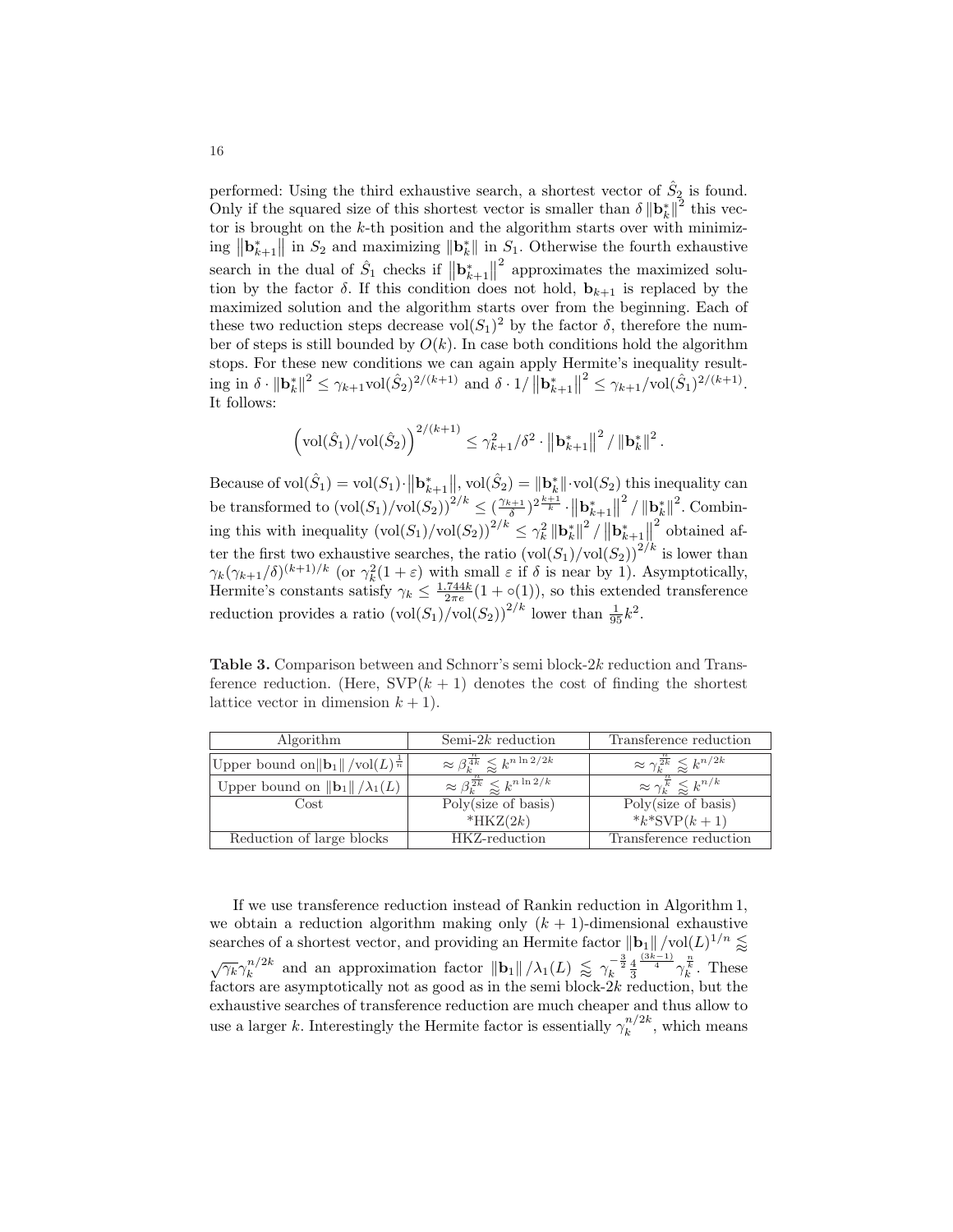<span id="page-16-0"></span>that the resulting algorithm may roughly be viewed as an algorithmic version of Mordell's inequality [16]:  $\gamma_n \leq \gamma_k^{\frac{n-1}{k-1}}$ . Similarly, LLL could be viewed as the algorithmic version of Hermite's inequality  $\gamma_n \leq \gamma_2^{n-1}$ , which is the particular case  $k = 2$  of Mordell's inequality.

# References

- 1. M. Ajtai. The worst-case behavior of Schnorr's algorithm approximating the shortest nonzero vector in a lattice. In Proceedings of the Thirty-Fifth Annual ACM Symposium on Theory of Computing, pages 396–406 (electronic), New York, 2003. ACM.
- 2. M. Ajtai, R. Kumar, and D. Sivakumar. A sieve algorithm for the shortest lattice vector problem. In Proc. 33rd STOC, pages 601–610. ACM, 2001.
- 3. M. I. Boguslavsky. Radon transforms and packings. Discrete Appl. Math., 111(1- 2):3–22, 2001.
- 4. D. Boneh. Twenty years of attacks on the RSA cryptosystem. Notices of the AMS, 46(2):203–213, 1999.
- 5. D. Boneh and G. Durfee. Cryptanalysis of RSA with private key d less than  $N^{0.292}$ . In Proc. of Eurocrypt '99, volume 1592 of LNCS, pages 1-11. IACR, Springer-Verlag, 1999.
- 6. J. W. S. Cassels. Rational quadratic forms, volume 13 of London Mathematical Society Monographs. Academic Press Inc. [Harcourt Brace Jovanovich Publishers], London, 1978.
- 7. H. Cohen. A Course in Computational Algebraic Number Theory. Springer-Verlag, 1995. Second edition.
- 8. J. Conway and N. Sloane. Sphere Packings, Lattices and Groups. Springer-Verlag, 1998. Third edition.
- 9. D. Coppersmith. Small solutions to polynomial equations, and low exponent RSA vulnerabilities. J. of Cryptology, 10(4):233–260, 1997. Revised version of two articles from Eurocrypt '96.
- 10. M. Grötschel, L. Lovász, and A. Schrijver. Geometric algorithms and combinatorial optimization, volume 2 of Algorithms and Combinatorics: Study and Research Texts. Springer-Verlag, Berlin, 1988.
- 11. C. Hermite. Extraits de lettres de M. Hermite à M. Jacobi sur différents objets de la théorie des nombres, deuxième lettre. *J. Reine Angew. Math.*, 40:279–290, 1850. Also available in the first volume of Hermite's complete works, published by Gauthier-Villars.
- 12. N. A. Howgrave-Graham and N. P. Smart. Lattice attacks on digital signature schemes. Des. Codes Cryptogr., 23(3):283–290, 2001.
- 13. J. L. Lagrange. Recherches d'arithmétique. Nouveaux Mémoires de l'Académie de Berlin, 1773.
- 14. A. K. Lenstra, H. W. Lenstra, Jr., and L. Lovász. Factoring polynomials with rational coefficients. Mathematische Ann., 261:513–534, 1982.
- 15. L. Lovász. An Algorithmic Theory of Numbers, Graphs and Convexity, volume 50. SIAM Publications, 1986. CBMS-NSF Regional Conference Series in Applied Mathematics.
- 16. J. Martinet. Les réseaux parfaits des espaces euclidiens. Masson, Paris, 1996.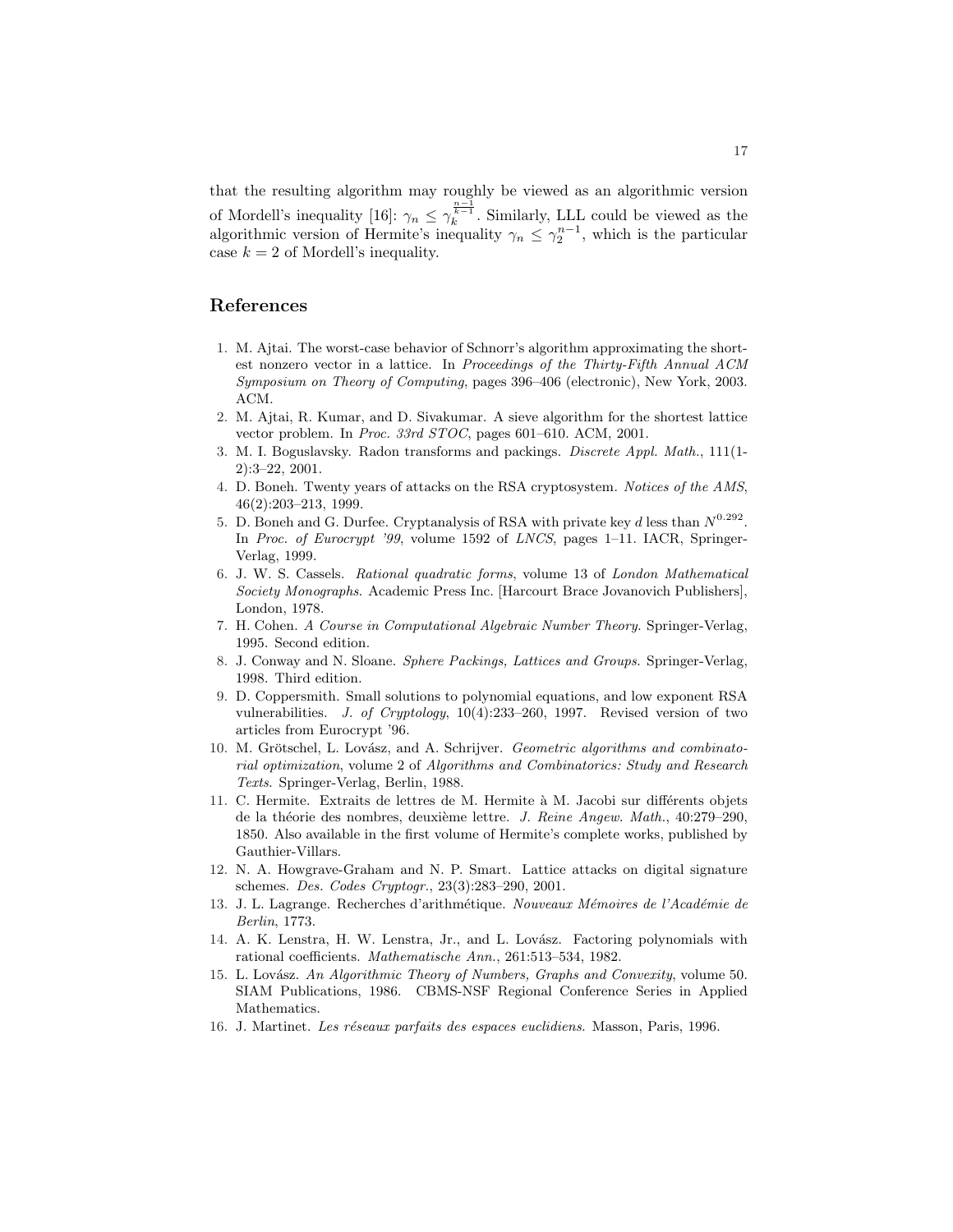- <span id="page-17-0"></span>17. D. Micciancio and S. Goldwasser. Complexity of lattice problems. The Kluwer International Series in Engineering and Computer Science, 671. Kluwer Academic Publishers, Boston, MA, 2002. A cryptographic perspective.
- 18. J. Milnor and D. Husemoller. Symmetric bilinear forms. Math. Z, 1973.
- 19. P. Q. Nguyen and I. E. Shparlinski. The insecurity of the digital signature algorithm with partially known nonces. J. Cryptology, 15(3):151–176, 2002.
- 20. P. Q. Nguyen and D. Stehlé. Floating-point LLL revisited. In Proc. of Eurocrypt '05, volume 3494 of LNCS, pages 215–233. IACR, Springer-Verlag, 2005.
- 21. P. Q. Nguyen and J. Stern. The two faces of lattices in cryptology. In Proc. of CALC '01, volume 2146 of LNCS. Springer-Verlag, 2001.
- 22. A. M. Odlyzko. The rise and fall of knapsack cryptosystems. In Proc. of Cryptology and Computational Number Theory, volume 42 of Proc. of Symposia in Applied Mathematics, pages 75–88. AMA, 1989.
- 23. R. A. Rankin. On positive definite quadratic forms. J. London Math. Soc., 28:309– 314, 1953.
- 24. C. P. Schnorr. A hierarchy of polynomial lattice basis reduction algorithms. Theoretical Computer Science, 53:201–224, 1987.
- 25. C. P. Schnorr. A more efficient algorithm for lattice basis reduction. J. of algorithms, 9(1):47–62, 1988.
- 26. C. P. Schnorr and M. Euchner. Lattice basis reduction: improved practical algorithms and solving subset sum problems. Math. Programming, 66:181–199, 1994.
- 27. C. P. Schnorr and H. H. Hörner. Attacking the Chor-Rivest cryptosystem by improved lattice reduction. In Proc. of Eurocrypt '95, volume 921 of LNCS, pages 1–12. IACR, Springer-Verlag, 1995.
- 28. J. L. Thunder. Higher-dimensional analogs of Hermite's constant. Michigan Math. J., 45(2):301–314, 1998.

## A Proof of Theorem [2](#page-9-0)

The right-hand product [\(8\)](#page-9-0) of Hermite's constants can be bounded using the absolute upper bound  $\gamma_j \leq (1+j)/4$  by:  $\beta_k^k \leq \prod_{j=0}^{k-1} (1+\frac{k+j+1}{4})^{\frac{2k}{k+j}}$ .

$$
\beta_k^k \le \left(1+\frac{k}{2}\right)^{\sum_{j=0}^{k-1} \frac{2}{1+j/k}} \cdot \prod_{j=0}^{k-1} \left(\frac{1+\frac{k+j+1}{4}}{1+\frac{k}{2}}\right)^{\frac{k}{k+j}}.
$$

The first sum can be compared with an integral:

$$
\frac{1}{k}\sum_{j=0}^{k-1}\frac{2}{1+j/k}\leq \frac{1}{k}+2\int_0^1\frac{1}{1+x}dx,
$$

and the last product is always smaller than 1: more precisely, its asymptotical and the last product is always smaller than 1: more precisely, its asymptotical<br>equivalent is  $\exp(-k(\ln 2/2)^2) \approx 0.887^k$ . Hence we obtain the absolute upper bound:  $\beta_k^k \leq (1 + \frac{k}{2})^{1+2k \cdot \ln 2}$  or  $\beta_k \leq (1 + \frac{k}{2})^{1/k + 2\ln 2}$ .

If we use the best asymptotical bound known for Hermite's constant  $\gamma_j \leq$  $\frac{1.744n}{2\pi e}(1 + o(1))$ , we obtain using the same argument, the asymptotical upper bound:  $\overline{a}$ 

$$
\beta_k \le \exp(-k(\ln 2/2)^2) \left(\frac{1.744k}{\pi e}\right)^{1/k + 2 \ln 2} \le \frac{1}{10} k^{2 \ln 2}.
$$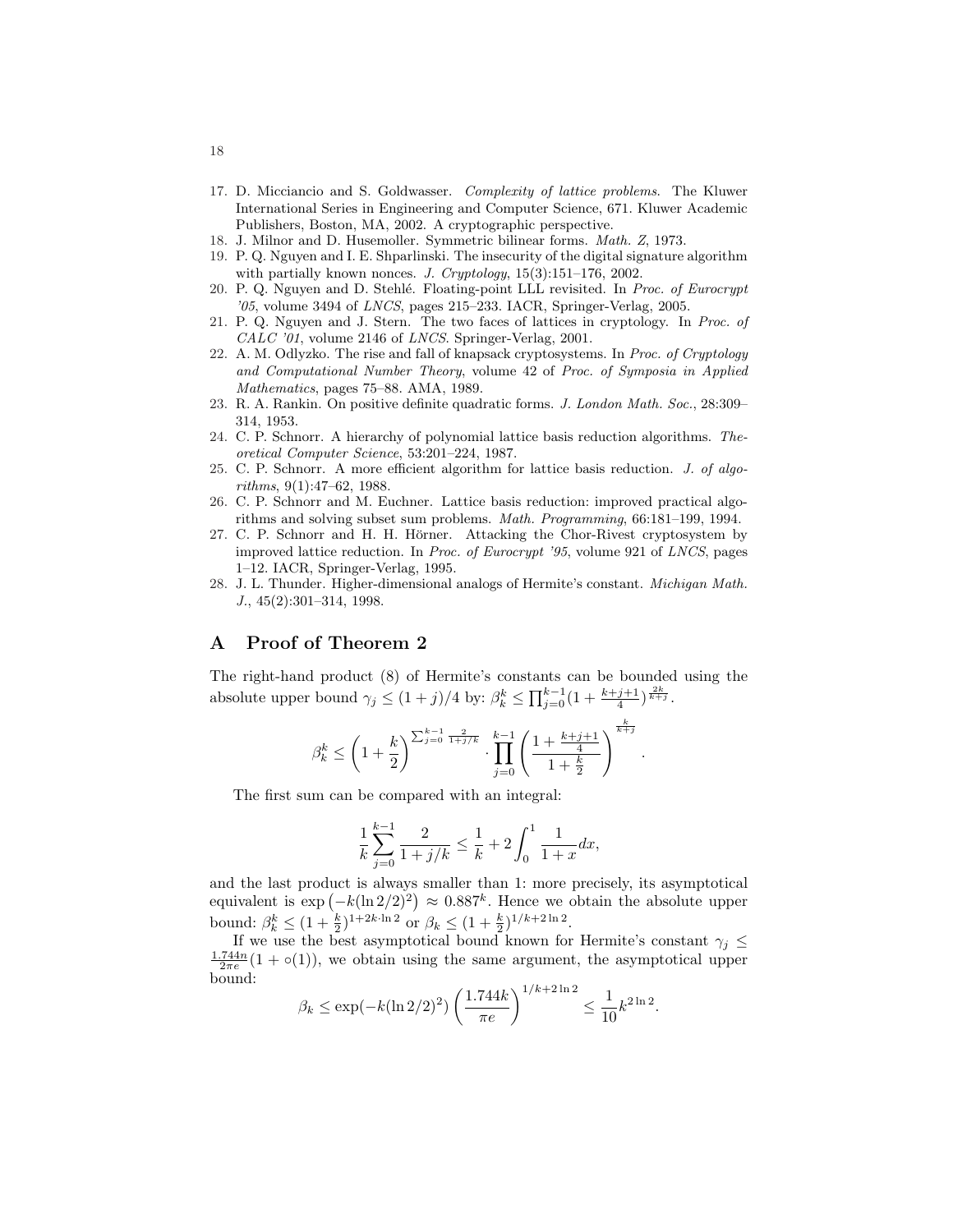<span id="page-18-0"></span>

This curve shows the numerical upper bound  $u_k$  of  $\ln \prod_{j=0}^{k-1} \gamma_{k+j+1}^{2/(k+j)} / \ln k$ , obtained by using the exact values of Hermite's constant  $\gamma_i$  for  $1 \leq i \leq 8$  and  $i = 24$ , and the bound  $\gamma_i \leq 1 + \frac{i}{4}$  elsewhere. Thus  $u_k \leq 1.1$  for  $1 \leq k \leq 100$ .

Fig. 2. "Exponents" of the upper-bound on  $\beta_k$ 

### B Proof of Theorem [3](#page-10-0)

The Stirling equivalent of  $\Gamma$  satisfies  $0 \leq \ln(\Gamma(x+1)) - \ln((\frac{x}{e})^x \sqrt{2\pi x}) \leq \frac{K}{x}$ <br>where  $K < 0.0835$  is a constant. Since the function  $k \to k^{-j}$  is decreasing for  $j \geq 2$ , we may compare its integral with  $\zeta$ , and we deduce the following bound:

$$
\zeta(j) \le 1 + \frac{1}{2^j} + \frac{1}{(j+1)2^{j+1}}
$$

Combining these two relations, we obtain the following upper bound for  $Z(j)$ :

$$
\ln(Z(j)) \le \frac{j}{2} \ln \frac{j}{2} - \frac{j}{2} (\ln \pi + 1) + \rho(j)
$$

where  $\rho(j) = \left(1 - \ln\left(\frac{j}{2} - 1\right)\right)$ ¢  $+\frac{1}{2}\ln\left(2\pi\right)$  $\left(\frac{j}{2} - 1\right) + \frac{K}{\left(\frac{j}{2}\right)}$  $\frac{K}{(\frac{j}{2}-1)}$  +  $\left(\frac{1}{2^j} + \frac{1}{(j+1)2^{j+1}}\right).$ For  $j > 13$ , we have  $\rho(j) < 0$ , therefore it can be removed from the upper bound.

$$
\forall j \ge 13, \ln(Z(j)) \le \frac{j}{2} \ln \frac{j}{2} - \frac{j}{2} (\ln \pi + 1)
$$

The lower bound is a consequence of Stirling's formula and the relation  $1 \leq \zeta(j)$ .

$$
\forall j \geq 13, \left(\frac{j}{2} - 1\right) \ln\left(\frac{j}{2} - 1\right) - \frac{j}{2}(\ln(\pi) + 1) \leq \ln(Z(j)) \leq \frac{j}{2} \ln\frac{j}{2} - \frac{j}{2}(\ln \pi + 1)
$$

We now use the upper bound and an integral to bound the denominator  $\prod_{j=2}^{k} Z(j)$ :

$$
\sum_{j=2}^{k} \ln(Z(j)) \le \sum_{j=2}^{13} \ln(Z(j)) + \int_{14}^{k+1} \left(\frac{t}{2} \ln \frac{t}{2} - \frac{t}{2} (\ln \pi + 1) \right) dt
$$
  

$$
\le \frac{(k+1)^2}{4} \left( \ln(k+1) - \ln \pi - \frac{1}{2} - \ln 2 \right) + c
$$